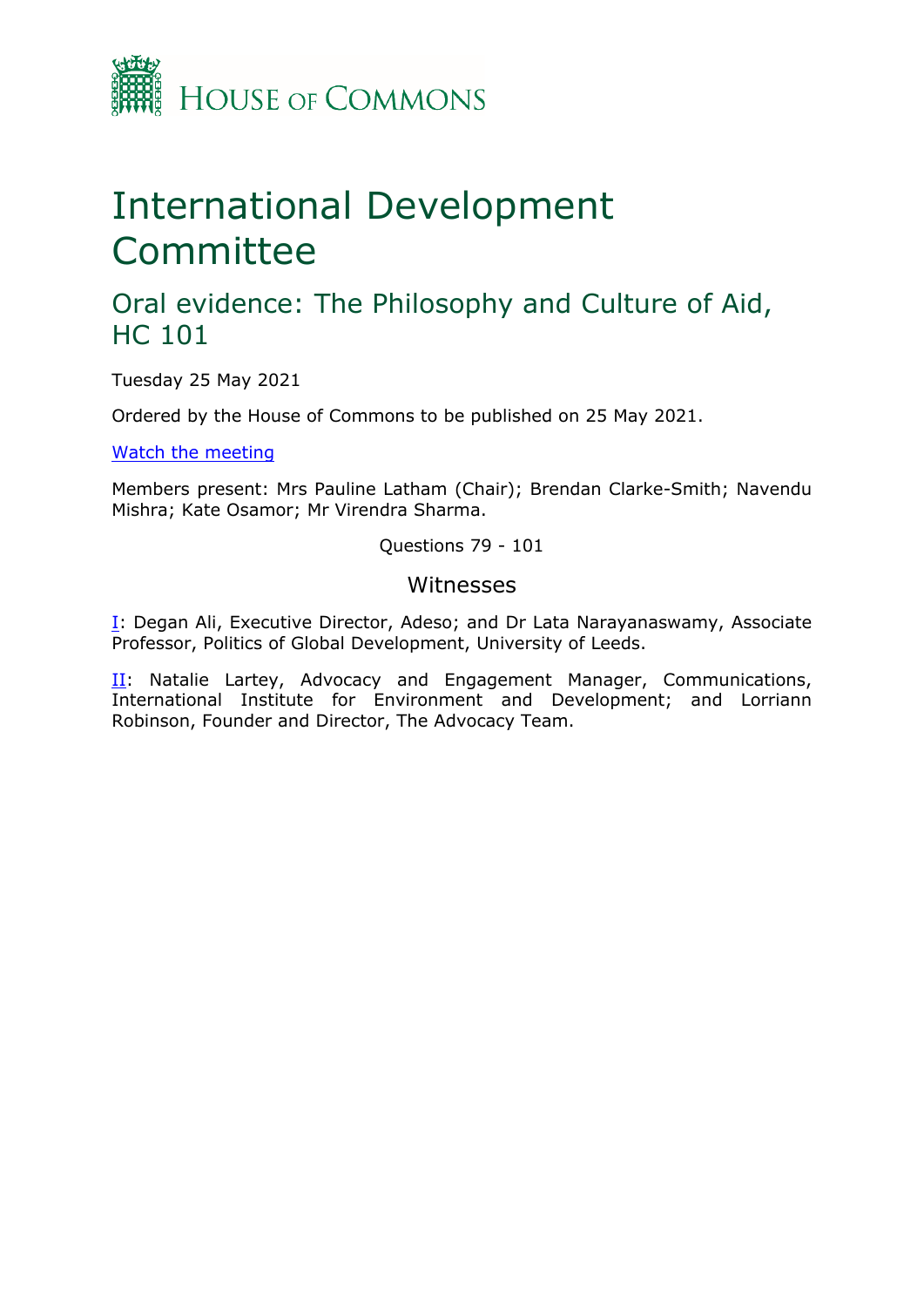

### <span id="page-1-0"></span>Examination of Witnesses

Witnesses: Degan Ali and Dr Lata Narayanaswamy.

Q79 **Chair:** Welcome to the first evidence session on the philosophy and culture of aid: racism in the aid sector. This evidence session is focused on how racism manifests itself across the aid sector and we will explore ideas about how to increase diversity and inclusion in staffing. Before the Committee begins its questions, can the witnesses introduce themselves?

*Dr Narayanaswamy:* Thank you for the invitation to be a witness to the Committee. I am an associate professor in the politics of global development in the School of Politics and International Studies at the University of Leeds in the UK.

*Degan Ali:* Thank you for having me. I am the executive director of Adeso, which is a local organisation based in Kenya, Nairobi.

**Chair:** Thank you very much for coming. I know that you have said you are very happy to talk openly about racism in the aid sector, but if there is something you are not comfortable with and you want to follow it up in writing to the Committee, please feel free to do that. We are very pleased to have any additional evidence. I am now going to pass over to Kate Osamor for the first question.

Q80 **Kate Osamor:** My first question is to Dr Lata. What role has colonialism played in shaping the aid sector today?

*Dr Narayanaswamy:* Thank you so much for this question. It is a foundational one, so I am glad that it is the first one you have gone with. Reflecting on colonialism is about using our shared history as a way of embracing a more diversified way of understanding our world. For me, this is about starting more honest conversations about the world that we are in and understanding the ways in which the colonial enterprise has shaped that world.

The starting point for me is to confront head-on the continued equivocation that we see in our public discourse, in our national curriculum, about the relative good and bad of empire. So the story goes, well, there was violence, yes, slavery was not so good, land expropriation not so good, but at least there were railways and there was good governance and the gift of democracy. The difficulty is that that continued equivocation is part of why talking about race, and particularly in the context of the aid sector, has become such a challenge.

I want to focus on three things that I think are important in looking at how colonialism has shaped aid today. The first is that if we start with thinking about trade, this is European empires but the focus on the British empire is valuable because it was one of the largest in history. It brought increasing numbers of territories into the orbit of European but British ownership in particular. This has ended up in the context of our modern world leading to large trade imbalances, because the starting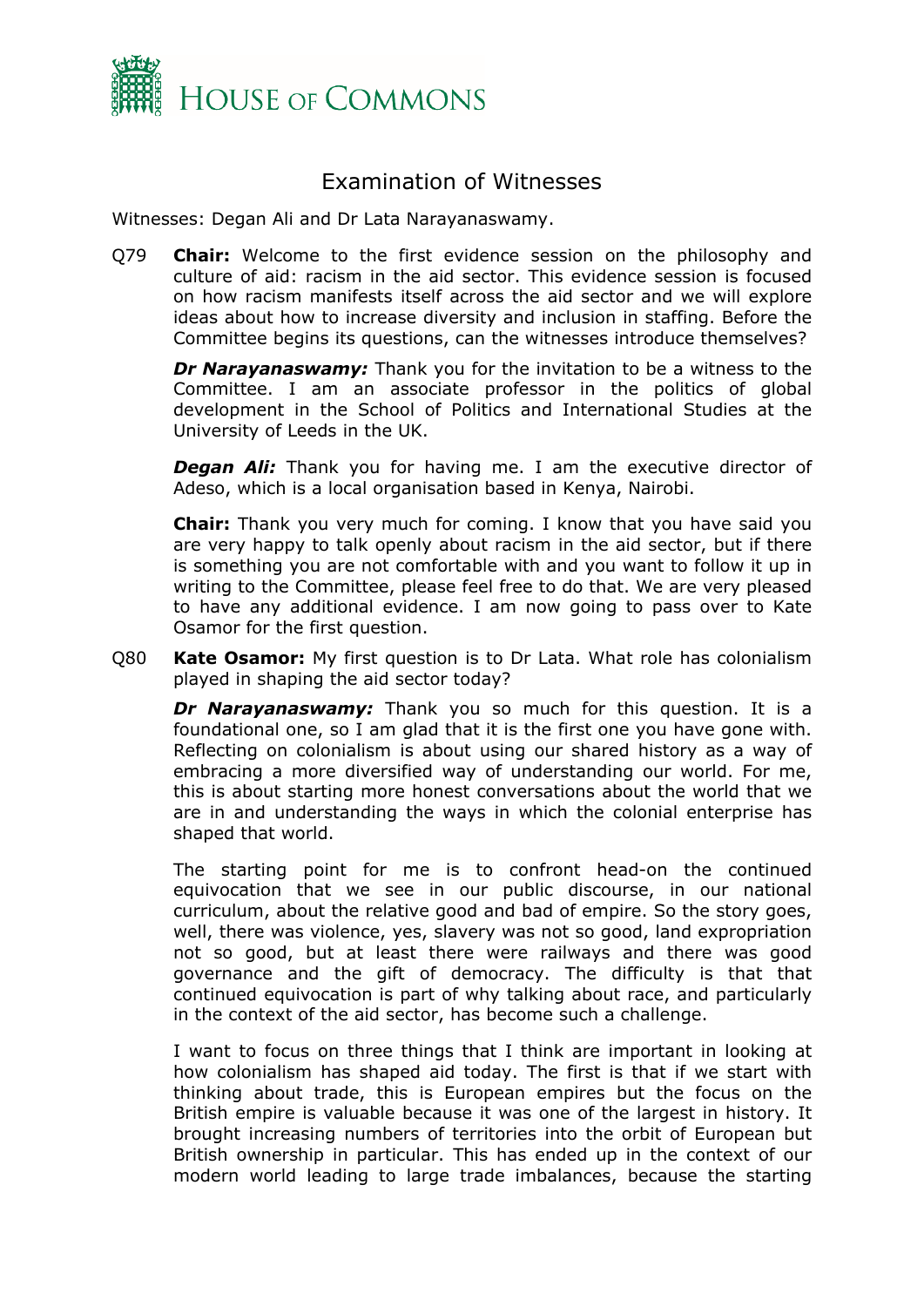

point of what became decolonised countries was very different. We need to be able to confront the ways in which trade imbalances that we see now have their roots in that colonial era.

The second thing is around the slavery, land expropriation and resource extraction, which all served imperial interests of wealth accumulation. We must not underestimate how much was taken out of what we now call very loosely the developing world or the global south and the ways in which those also have their roots in empire.

What we have particularly come together to talk about today, which interacts with those other two areas that I talked about, of course, is racism. The idea that brown and black bodies are incapable of "culture" or "civilisation" or lack self-control was all part of the science of eugenics that flourished as part of the justification for empire.

One of the things that I am very keen that we are able to talk about collectively is that colonialism then should become not just the story of black and brown others living in places distant from Europe and North America. That is one of the challenges as well, which is that we think about colonialism as history, it happened a long time ago and even in the context of how it plays out in our lives. Now, in some ways in our context we talk about minoritized bodies but also those people who are far away. If we think about things like Red Nose Day and my own children coming home from school with their red noses, it is always about Africa and Africa is poor, but we never think about why that is. That is a function of a colonial legacy and my hope is that this conversation will lead us to reconsider how colonialism is not just about brown and black bodies in distant places; it is our story. It is all of our story; all of the ways in which all of us live and how colonialism has shaped our lives; the reason why racial hierarchies continue to influence how we live our lives. It is our story, our shared story. We must recognise the continuities in how the world works today.

A quick way to summarise key concerns around colonialism is to try to draw out the continuities or the legacies of empire and the ways in which they shape the system within which aid is deployed, because that is what we have come together to talk about. It is not just colonialism among us, although that is useful, but thinking about how we engage with aid, which is one of the elements of global Britain.

Aid as we know it is, in fact, an extension of the colonial system, very often implemented by redeploying colonial-era officers as technical development officers, who then went on to shape the system in senior posts at what are now known as the Bretton Woods institutions, so this is the International Monetary Fund, the World Bank, UN specialist agencies. Those people who were the administrators for colonialism were redeployed as technical development officers, so there was a real continuity in the way in which colonialism was administered and then how aid was subsequently administered. It was very often the same people.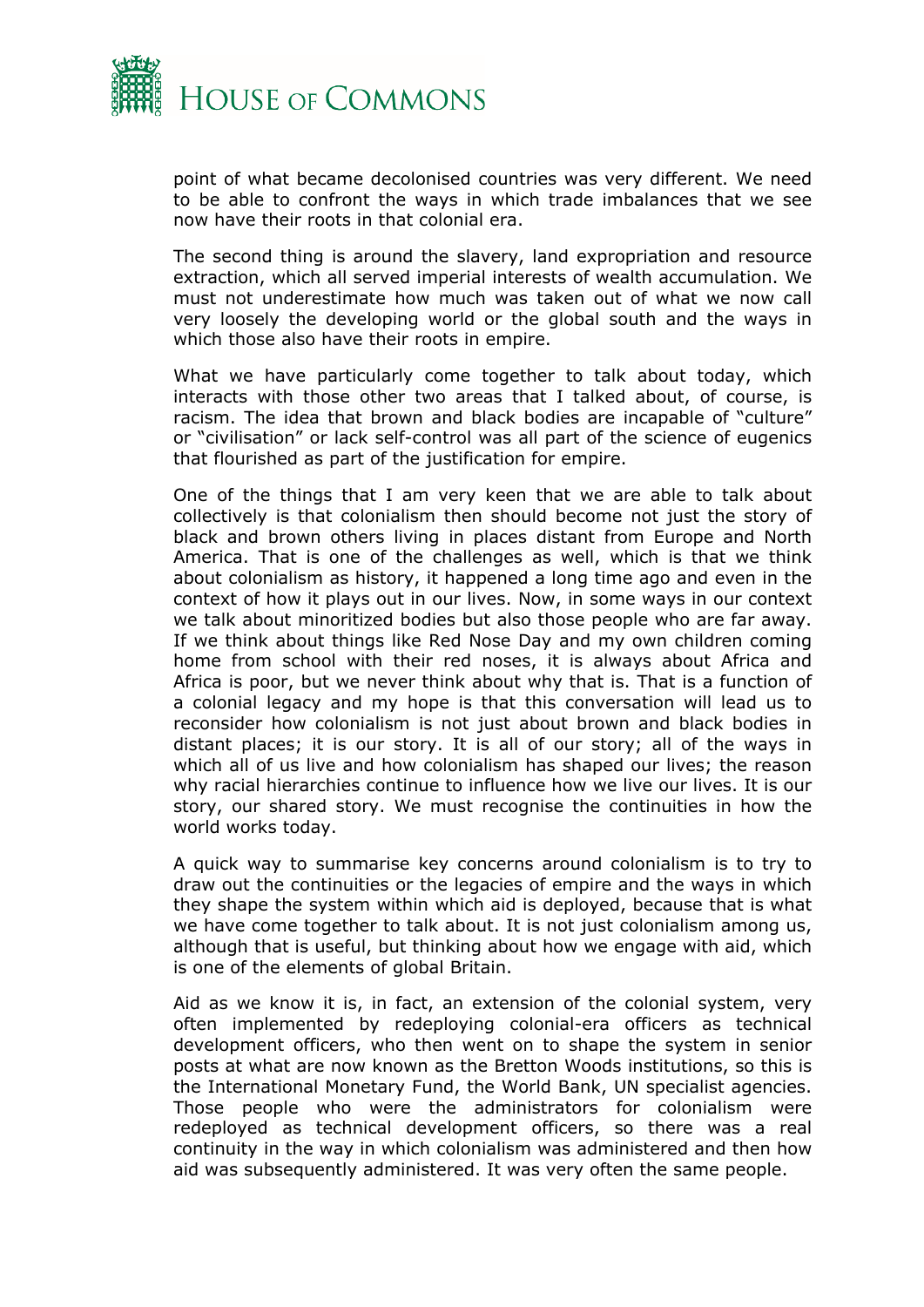

What does all of this mean now? For some scholars when we think about, say, the SDGs, and there is a commitment in there to free and fair trade, the challenge, of course, is that it is very difficult when the free trade policies that are avowed by the Bretton Woods institutions start by disavowing the history of imperialism and the fact that a lot of the world has been incorporated into the global trading system on highly unequal terms. That is the first thing.

The other more important thing for the purposes of our conversation today that I would like to draw your attention to is that it has created enduring perceptions of brown and black bodies that are incapable of self-governance and need external guidance. Our aid becomes a form of charity and of benevolence. If we look at the history of this, it is a continuity of a colonial legacy itself. What we had was effectively the colonial enterprise itself, the way we talk about it, turned on its head. Now the story we tell ourselves about this history is that instead of imperialism being the story of occupation, violence and displacement empire itself, because we equivocate about the good and bad, it is understood as benevolent and emancipatory, supporting primitive black and brown others, through the imperial gifts of railways, governance systems and common languages, to become "civilised". The success of this is measured by the capacity of these brown and black bodies who were considered savages at that time to liberate themselves from colonialism by using these gifts.

What ended up happening was that independence from colonialism was seen as a gift of the colonisers because they had earned the right to govern themselves by gifts provided by the colonisers, and this turns colonialism on its head and British colonialism. Aid then becomes an extension of that logic because aid continues to be undertaken at least partly as a form of charity that is directed at brown and black bodies who are seen as incapable of governing themselves.

**Chair:** Excuse me. I am really sorry, but we have six questions and we only have 45 minutes, so could we move on to the next section of this question about the future? Kate, do you want to carry on with the question?

Q81 **Kate Osamor:** Thank you, Chair. I was going to say, Dr Lata, you have answered a few of the questions I was going to ask you. Thank you so much. You have spoken about colonialism; you have spoken about the impact it has on communities. I wanted to ask you quite briefly what impact this power across the aid sector has on those who receive aid.

*Dr Narayanaswamy:* It is an important question. The problem is that what that does is it concentrates power with us, basically, and here the one thing I want to draw out is the way in which we talk about race. The difficulty with racism in the aid sector is it tends to make whiteness invisible. Here I do want to draw a distinction between whiteness as a structural power issue, rather than white people, which is about blame, which is about individualising, which is about suggesting it is something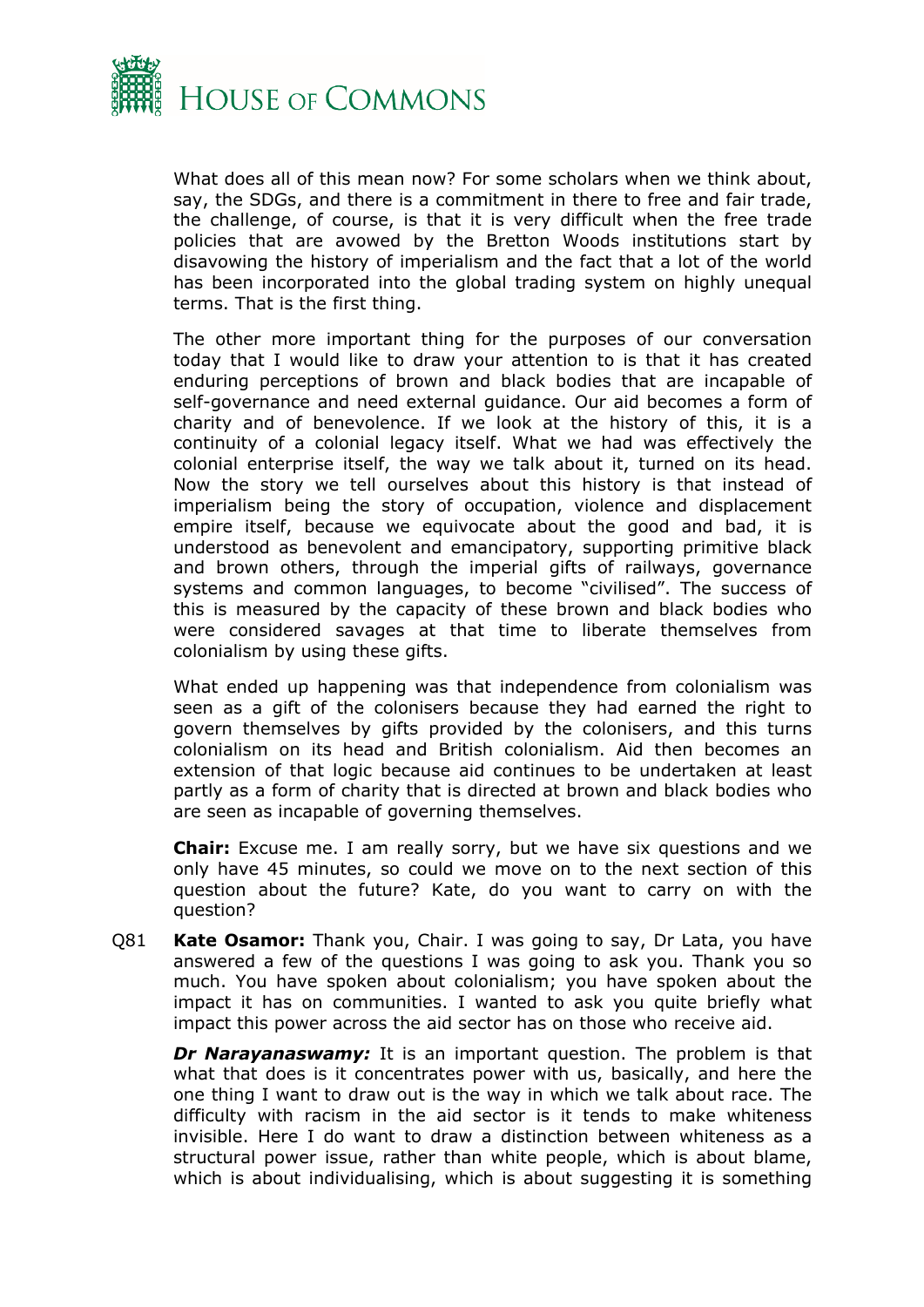

that white people have done. This is very unhelpful, and it is very contradictory to the solidarity that we might want to build in this sector, in terms of thinking about how we tackle racism.

This is much more about thinking about how power is distributed. I appreciate your question because if we control the money and we think about the accountability that aid has to, say, British taxpayers, which is how it is framed, then in fact the power relations tend to be very lopsided. Even though we talk about partnership and inclusion and we want our overseas development assistance money to be managed or driven by development priorities from the global south, it is still very topdown. It is something that I think we need to talk openly, honestly and inclusively about—questions of racism and also the power that we have, so I do not take myself out of that. I am still in that construction. I want to be on the side that challenges power, but I am relatively a part of that structure. I am a northern academic, I am based in the UK, so this is about reflecting on ourselves collectively; this is not about blame. Part of that is acknowledging our own power collectively in that space, but I think it is absolutely top-down because of that legacy.

Q82 **Brendan Clarke-Smith:** Good afternoon, everybody. This is a question for Degan Ali, on the subject of power that we were just talking about. Who would you say typically holds the power to direct the policies, the investment and the programming that shape people's lives?

**Degan Ali:** That is a good question. I would say that the power is exclusively held in the hands of the donors, so who holds the purse strings. That power then has a domino effect, so if your donor is the UN that FCDO has given funding to, then it holds the power at the country level. If it then gives funding to an INGO, then it holds the power at the country level, and so on. The relationships are skewed, and the community has almost no power. Local organisations have no power. They are treated as second-class citizens in this structure.

I am not sure if you are aware, but when the Grand Bargain was first discussed and it was signed, only 0.2% of humanitarian funding globally—the \$25 billion, \$26 billion, it varies every year—of funding that goes from all the OECD member countries and other donors went directly from the donor to a local civil society organisation, them being the last mile representative of the communities, closest to the communities, understanding the context of the communities. Only 0.2%. The Grand Bargain ambition said that FCDO, USCID, all of these donors were going to get that raised to 25%. We are now five years later and that has failed. We have not done that. That is one manifestation of power dynamics that has still not been resolved. It is where the resources are going and the level of intermediation that exists between the donor and the local communities. There are several layers of intermediation.

Secondly, how it manifests itself is the narrative, this idea that black and brown people in the global south, going back to this history of colonialism and racism and how it manifests itself, where local organisations in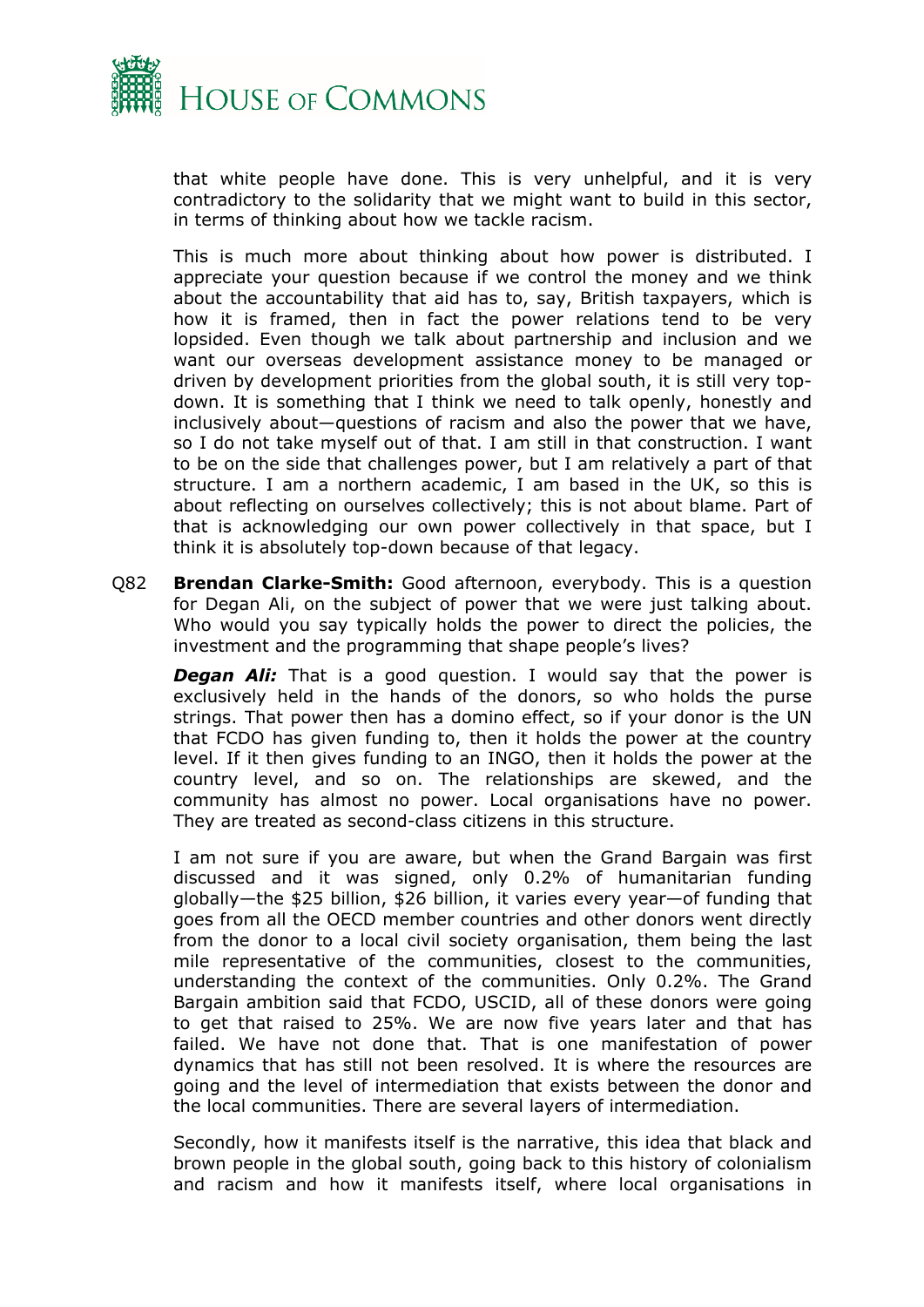

Africa, Indonesia, and the Philippines are automatically high risk. They have a risk of fraud, a risk of corruption, they need capacity building.

Let us also note that 90% of the last mile delivery of all the FCDO funding is done by local organisations in these countries, so if they are so high risk why are you trusting them to do 90% of the delivery? There is this idea that you are reducing that risk by having this level of intermediation, assuming that all these intermediaries are not high risk in any way, that corruption and compliance issues, mismanagement, none of this happens. We all know for a fact particularly in conflict settings that these things happen for all actors. It is not just local organisations. It happens in INGOs, it happens in UN actors, but the narrative is that it is exclusive and synonymous with local actors. This is part of this racist narrative that local organisations are high risk, they always need capacity development, but we have been capacity-built for 67 years and we are never at the level where we can meet your definitions of being low risk.

Also our understanding of the context, the communities, our networks that resolve many of the security challenges that international NGOs, UN NGOs, have in navigating these very difficult environments like Yemen and Somalia, are not valued. There is no value set on that. There is no monetary value set on that. It is not even visible in any kind of due diligence assessments when we are rated as high risk. We must completely shift our understanding of risk and our understanding of who has value. This idea of value for money, let us redefine value for money in a way that is antiracist and anticolonialist and puts the communities and local organisations closest to the communities at the forefront.

Q83 **Brendan Clarke-Smith:** Thank you. You have answered part of a second question, which was basically this local knowledge that you were describing, the local communities and civil society organisations, and whether they have been playing a sufficient role in designing that development programming. I suppose from what you have just said that is a bit of an issue at the moment.

*Degan Ali:* Yes, it is a major issue. They are completely invisible in terms of power and relationships. We are invisible in all decision-making forums that the international community has, whether it is the Inter-Agency Standing Committee, whether it was the Grand Bargain negotiations, the Sherpa group. We are not in leadership positions at the clusters, the UN cluster systems, at the national levels, the humanitarian country teams. Can you imagine people coming from Nepal, speaking Nepalese, coming to the UK to support the UK citizens and saying that all meetings that happen in the UK must be run in the Nepalese language and that British citizens do not get access to these meetings, that you have to have a special kind of relationship? If you are a citizen and you want to go into your school board and protest or have questions for the school board you have full access, but if you are a citizen in Somalia and you want to go into these UN co-ordination meetings you do not have full access. It is not accessible to the communities; you have no way of giving your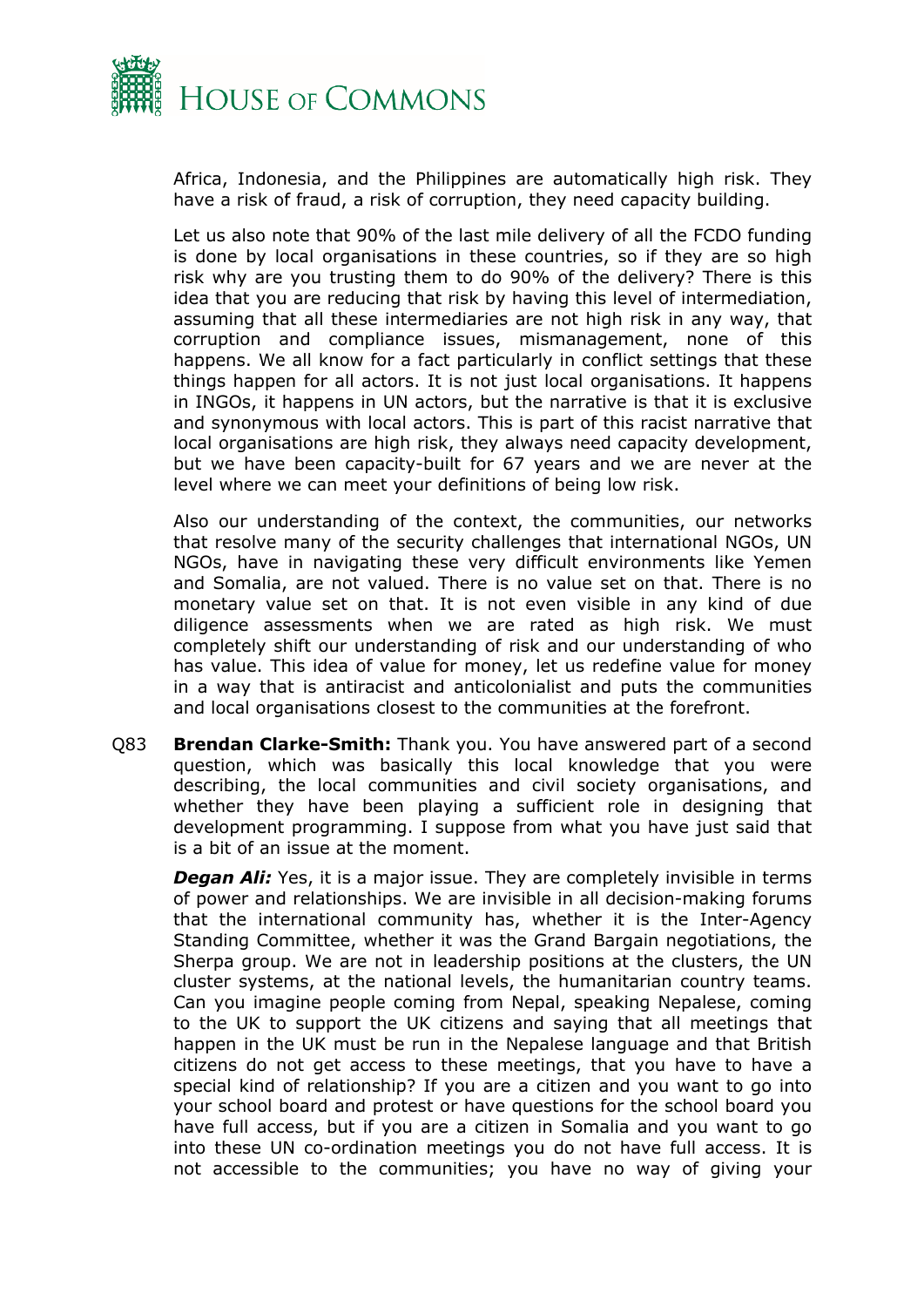

feedback. On top of that they use jargon in a foreign language, so imagine that happening every single day in your country. This is what happens to people in the global south countries when aid comes to them.

The worst part of it is not even the marginalisation of the communities; it is not even the marginalisation of the civil society. It is the further marginalisation of national Governments who are the duty-bearers, who are supposed to be the responsible entities for their citizens. They are fully marginalised. For 30 years in Somalia, where I am from, there has been no investment in developing the infrastructure for the Government to be leading in the response. I feel that local INGOs and the UN do not want the Government to have capacity, do not want them to have sovereignty, do not want them to have the level of capacity where they start dictating the terms and conditions of what kind of aid they want in their countries. They are happy with the free-for-all that has existed for 30 years. I think that is the worst marginalisation when we undercut and ensure that national and local Governments do not have the authority, power and technical capacity to lead on a response.

**Brendan Clarke-Smith:** Thank you very much for that. That is very enlightening.

Q84 **Navendu Mishra:** Thanks to both panellists for joining us. Could I go to Dr Narayanaswamy first, please? How open is the aid sector to having conversations about racism?

**Dr Narayanaswamy:** I would say it is changing across a number of institutions, both my own institution and higher education more widely, and I say that because I do think higher education is a part of the aid sector. We have been recipients of the Global Challenges Research Fund. We have to speak to overseas development aid guidance, so ODA concerns in how we shape our research, and I have been involved in quite a lot of that.

As part of that we are all reflecting on ourselves. I have also been involved in those conversations with non-academic partners, development NGO colleagues working in the sector. I would say that has changed since last summer. Today is the tragic anniversary of George Floyd's murder, so in a way it is fitting that we are having this conversation today. That was a tragedy and Derek Chauvin has been convicted, but what we want then is to think about what action comes from that. I think that did act as a catalyst. It is a tragedy, but it acted as a catalyst for that conversation to be held in lots of organisations.

The thing I want to highlight as a potential—maybe "danger" is a strong word, but a risk maybe, is that the risk here is that there is an overemphasis on a shallow representational criteria, so what we end up with is a diversity quota that means that we aim for some proportion of people of colour included in any event or place or plan we inhabit. That is very good—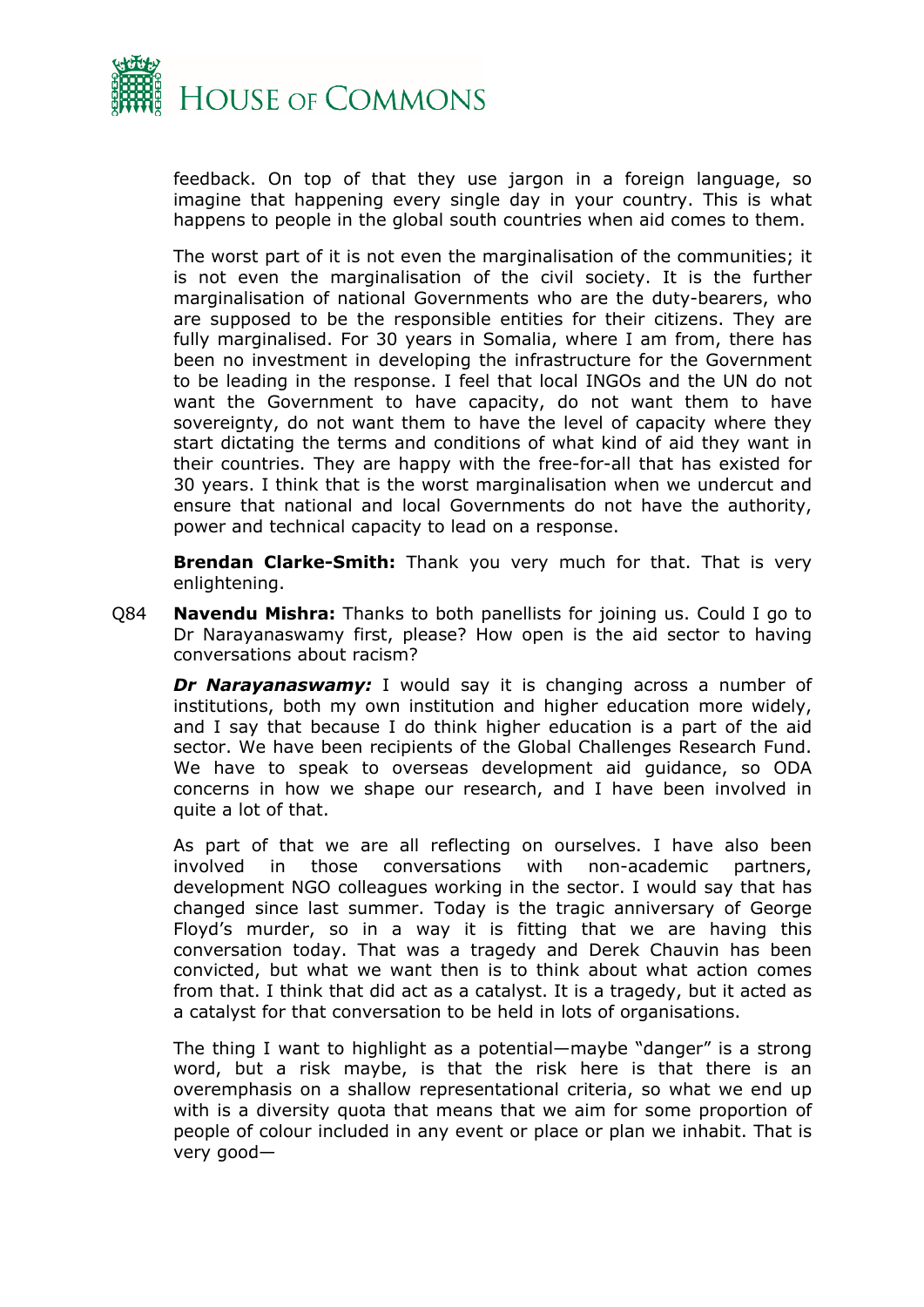

Q85 **Navendu Mishra:** Forgive me for interrupting. Do you mean a sort of tick-box exercise where in brochures or websites you have a brown or a black person? Is that what you mean?

**Dr Narayanaswamy:** Yes, absolutely, so thinking about moving beyond just a tick box, yes, okay, we have one black person, we have two brown women, this sort of thing. That is important, do not get me wrong. Important things can happen if we start to think carefully about diversity, so it is not to undermine those sorts of activities or efforts. I think that they are well meaning, but it is not enough. It cannot be an end in itself.

We need to think more widely about how we also diversify ideas. We must look at the message and the messenger, so thinking about who is in the room and what should be driving how we answer that question are those fundamental issues around power relations. I think again you have done a remarkable job in highlighting some of the contradictions in that space; for instance, about access to what should be local spaces but because they are international organisations local people are excluded. This would seem to go against a lot of the efforts that have been undertaken, for instance, around localisation. These have racialised elements that then tick-box exercises are not enough. They are important. I am not suggesting we should not be thinking about that, but we need to be thinking in a much more constructive and dynamic way about what diversity means. Diversity of what? People, yes, but diversity of ideas? Think about the power relations in the room, whose knowledge counts, whose voices count. Power also plays out.

Degan made an excellent point about language. We always communicate in English. This is an issue very close to my heart. I am struck by the fact that I get invited to all sorts of spaces and communicate with all sorts of people and there is never any pressure on me to speak anything other than English. I have an absurd amount of privilege because I do speak English so that is a way in which I understand that I have power in context that then maybe I have a position of power relative to other people, even though I might tick a box, if I can be so blunt, because I do. I am a brown woman so I might tick a box, but that underestimates the way in which I am also a holder of power myself. I have an academic position; I speak English.

We need to be careful about how we position people. The other thing to mention on that very quickly is that if we only do diversity in that tickbox way it is reductive and it reinforces a racialised lens through which we might look at these sorts of issues. I would not want to be reduced to my race. I would like to think I have something else to offer. We need to be careful.

I think the sector is having those conversations. I think we are moving in that direction. I am sure Degan would have things to say about that as well, but I think we need to move faster, and I think we need to move farther.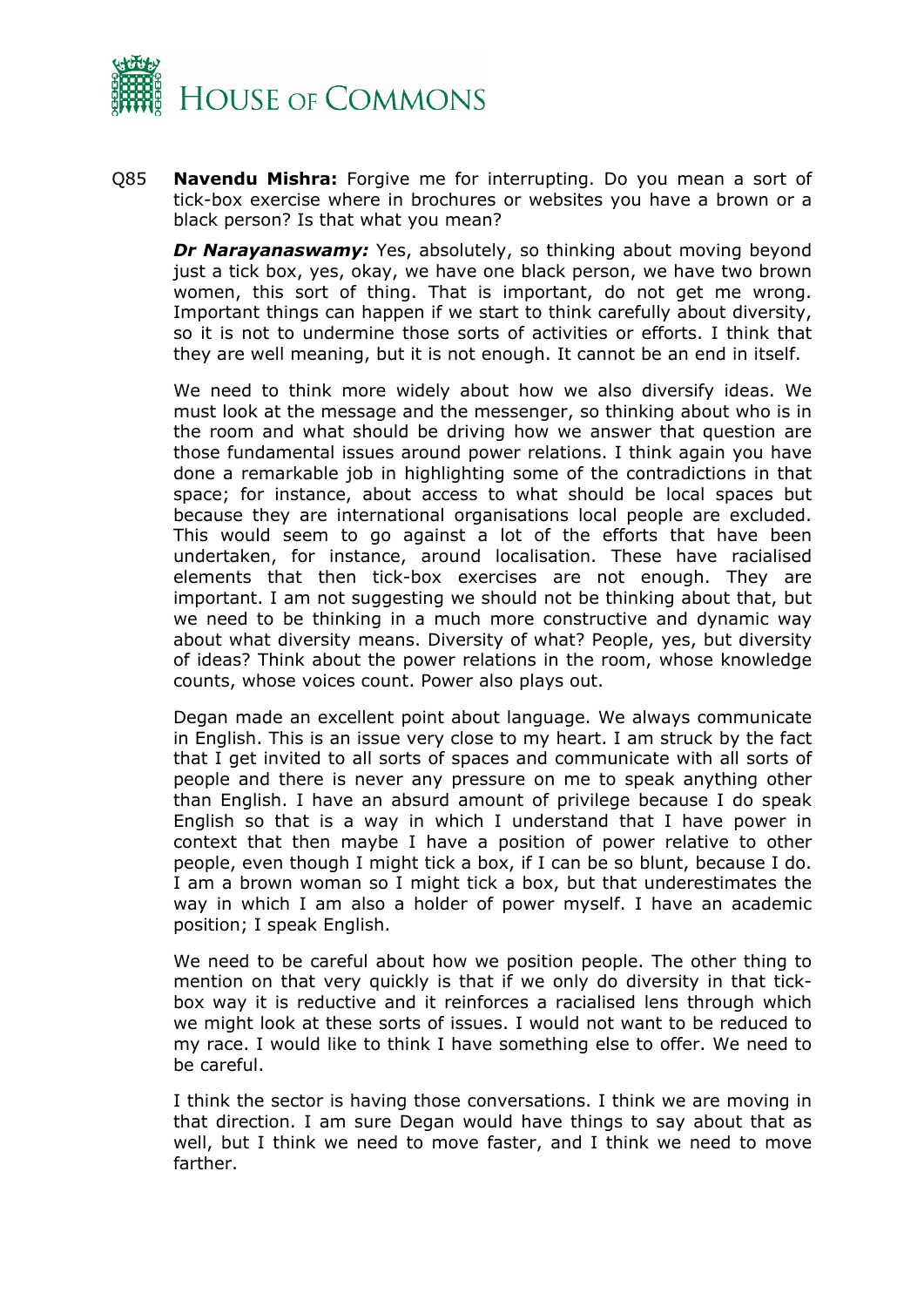

Q86 **Navendu Mishra:** Thank you. I will come back to you in a moment. We are very pressed for time. Ms Ali, would you like to come in on this, about how open the sector is to having conversations about racism?

*Degan Ali:* In 2019 I was interviewed in *Devex* and I talked about my experiences with racism in the sector. I have been using the R word for a long time and calling it out for what it is. It has never been received positively. People have always been defensive, and I think there is a problem. There is a problem because people think that people who go into this charitable sector are good people, they have good intentions and somehow good people cannot bring their racist systems, they cannot bring their baggage; it is just somehow they are removed from what happens domestically. If you come to my country in Somalia and you are a white person, you do not have any of those kinds of things because you are a good person who has sacrificed a nice life, good living standards back home in London or somewhere else in the UK, and because of your sacrifice obviously you cannot be racist, obviously you are not participating in a system that is racist. That article was not received very well by many white, male donors in the sector in Somalia. I was blacklisted and my organisation was blacklisted from funding because of my willingness to call this out.

I would say things have changed dramatically since the death of George Floyd and Covid. We are having these conversations, but I am not seeing any real change in the system. I think my worry is that we end up doing a lot of diversity exercises and putting black and brown people in leadership roles, but the institutions and how they function are not changing.

The second point I would like to talk about is that the history of colonialism means, as Lata has said, that aid rests on the shoulders fully of these neo-colonial structures that were put there by design to keep our countries in poverty. The World Trade Organisation, the UN Security Council, how the veto power rests in the hands of five countries, how UNICEF is always led by an American, WFP is led by an American, UN OCHA is led by the British. All of these things are part of the dynamics of post-colonialism and they were there by design. We do not need aid. We need a level playing field in terms of the trade policies that allow us to compete with Europe and the US. The Europeans come as a bloc and negotiate. How is it that a small country like Burkina Faso is going to negotiate trade deals with China and with the EU? Is that a fair level playing field? It is not.

Then you have west African countries that are producers of cocoa and they never produce high-quality chocolate for export to Europe and the US. This is by design. It is not by accident that we are a source of extraction and raw materials. The west does not want Africa and some Asian countries to develop and become a source of industrialisation and exporting their products.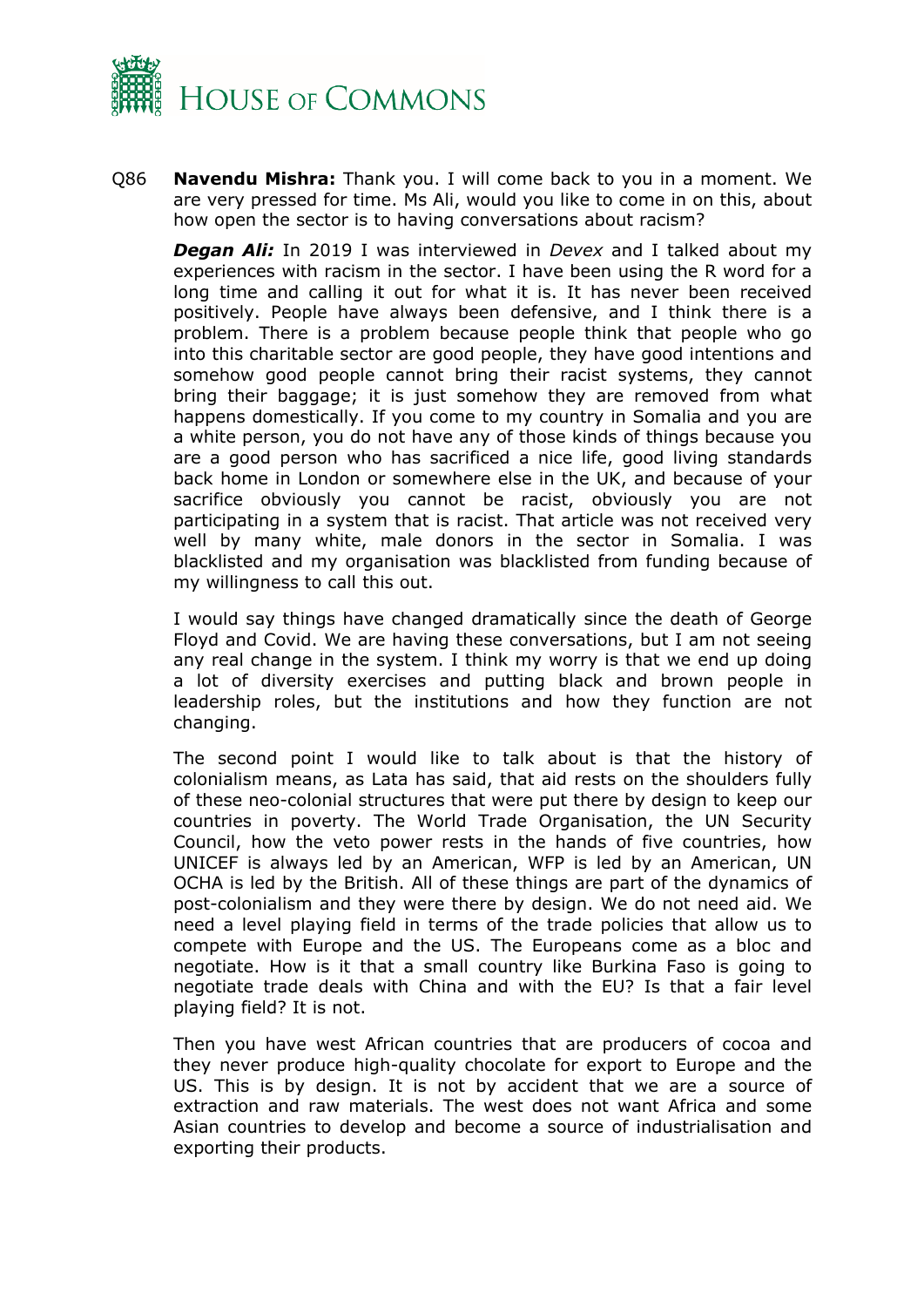

The third thing is how we are complicit, the aid sector, in that you have a drought in Malawi. Why is there a drought in Malawi and a hunger crisis in Malawi? It is because the IMF and the World Bank forced the Malawian Government post-colonialism to remove all their food subsidies and their food reserves that they had in plenty for their citizens. The west, Europe and America, still have food subsidies in plethora, but we in Africa are not allowed to have those food subsidies. A drought happens, the FCDO funds Save the Children and UNICEF or Oxfam to do a food security project or a hunger or nutrition project in Malawi. What are we doing? Are we solving poverty? Are we really solving the root cause of the problem? No, we are not. We are just providing a band-aid and we need to understand that the root cause of these problems lies in the policies, the global governance systems and the unfair terms that exist with the WTO, with the IMF, with the World Bank and with the UN. That is where the heart of impoverishment and hunger lies, not in aid dollars or pounds to UN agencies.

Q87 **Navendu Mishra:** Forgive me for interrupting. It is really important, the point you made about root causes of poverty and the imbalance of power in the negotiations between the smaller countries and larger trading blocs. I will come back to you.

My second question has been answered, and I know we are very pressed for time and the Chair is looking worried. I will ask you to be brief, please. I have two remaining questions, but please have brief conversations. The Chair also made it clear that if you have anything additional that you want to submit, the Committee is more than happy to receive it in writing. Please do not feel that you are being timed out of this conversation. The Committee is always keen to receive written correspondence in addition.

If I go to Dr Narayanaswamy for this question, how does the approach to tackling racism differ between donors, multilateral organisations, large NGOs, small NGOs and the private sector firms? If you could be brief, please. I apologise.

*Dr Narayanaswamy:* Not at all. Thank you for the question. I think the biggest challenge is probably a shared one. I am not sure there is anything that would distinguish across different sectoral types. I think at the moment it is probably the challenge of defensiveness. What we end up with is reporting that is being done in good faith; it is not to undermine the genuine commitment of so many people I meet who really want to do this well. Again, Degan made that point really well. It goes back to the structures that you come up against, the dangers of wanting to be more ambitious, but you come up against the structures of power that do not allow you to adapt to new ways of working and thinking. Certainly, that has race elements—who is in the room, who is not in the room, who does or does not have a voice.

We are now in a position where on the back of the Black Lives Matter protests and the response across all the different sectors that you named,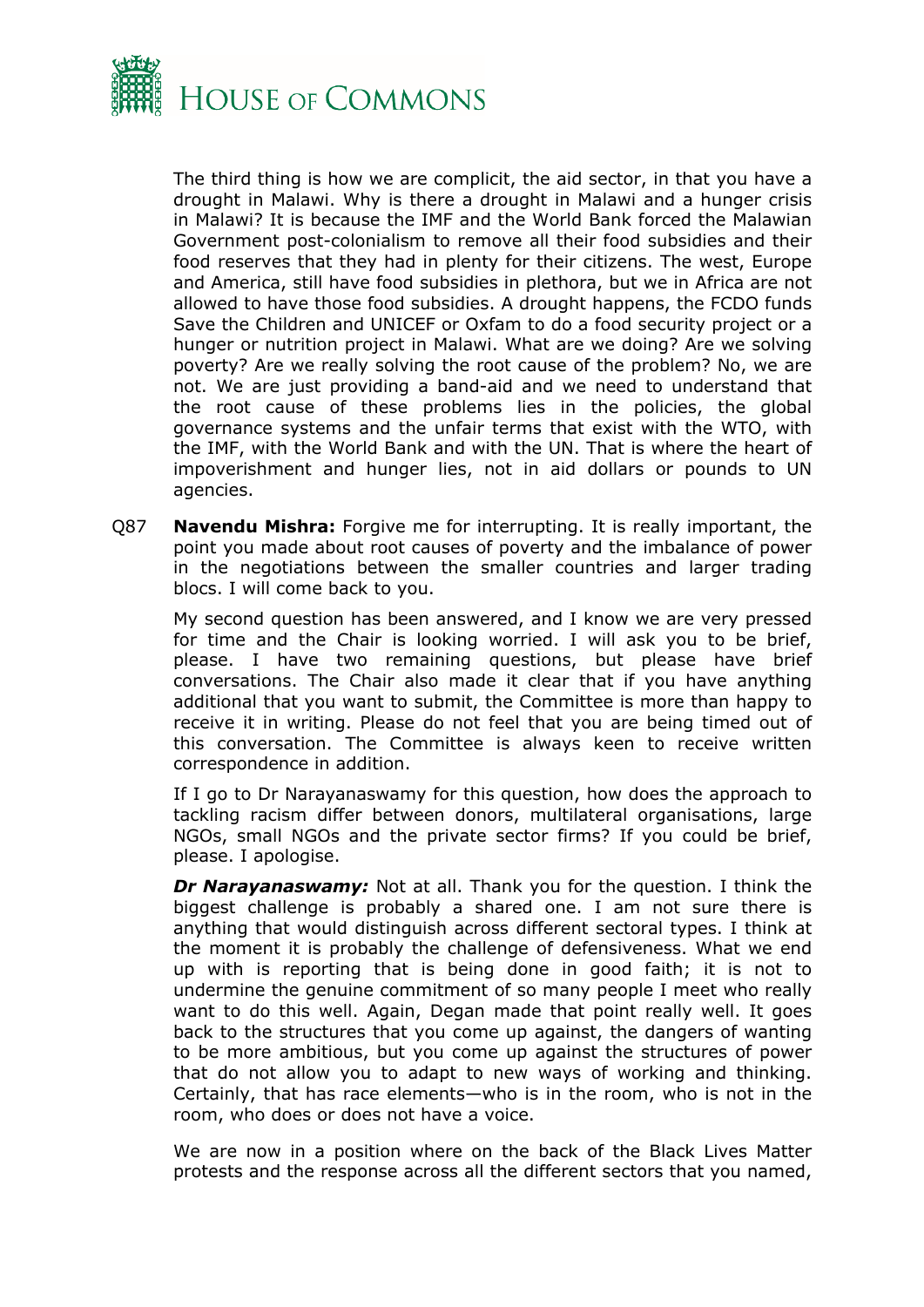

what we are getting is almost the pressure to report positively, "This is what we are doing. We have done that. We have done this. We have produced a race audit" and again those are good things. It is important. Let us have those conversations; that is wonderful, but the point I would make is that antiracism is not an outcome. It is a process and it is a continuous process. We must keep doing it. We must keep asking ourselves those questions, and I do not have a magic bullet. It is about the time. If I had one thing I would want the Committee to take away, it would be that we should collectively be setting realistic, concrete goals and be honest about when and how we are going to deliver on them. This is not going to get solved tomorrow. We are all asking the right questions, but let us be honest about what the answer entails. The difficult conversations that we have to have, let us have them.

That is the difficulty now, in response to your question, about what across those sectors is the challenge. It is to find solutions quickly so that maybe we can go and talk about something else. It is not an outcome; it is a process.

Q88 **Navendu Mishra:** Thank you. Ms Ali, this is quite a broad question and I appreciate that, but we are pressured for time. How do you define racism in the aid sector and what are the core principles? I think you have covered some of this in your previous answer with regard to the imbalance of power and someone from abroad perhaps coming into Somalia, and the power dynamics there. Could you address how you define racism in the aid sector?

*Degan Ali:* That is a really broad question. Maybe I can answer it by how it manifests itself, rather than a definition. I think we all know what the definition of racism is, but not just in power dynamics, not only in the white saviour complex, it also manifests itself in the financing mechanisms, in the co-ordination mechanisms, in the narrative and the lexicon that we use and how we cover crises. When the crisis happens and you open up *The Guardian* or *The Daily Mail* do they talk about what local people are doing to respond to the crisis, what the local private sector is doing, what civil society has already done, or do they only feature the UN or the British INGO that has come to save us in the Philippines or wherever it may be? That is what is covered. I think it is a combination of all of these things plus, as I said, the structural racism in global governance institutions that are designed to ensure that the west and the colonisers still maintain their position of hegemony and power. I would say all of that is how it manifests itself.

Q89 **Navendu Mishra:** Thank you. Dr Narayanaswamy, would you like to contribute to this question, defining racism in the aid sector, and what the core principles are?

*Dr Narayanaswamy:* I think Degan has said it well and I know we are pressed for time, so I will leave it at that, but thank you for asking.

Q90 **Mr Virendra Sharma:** Racism is very close to my heart and both the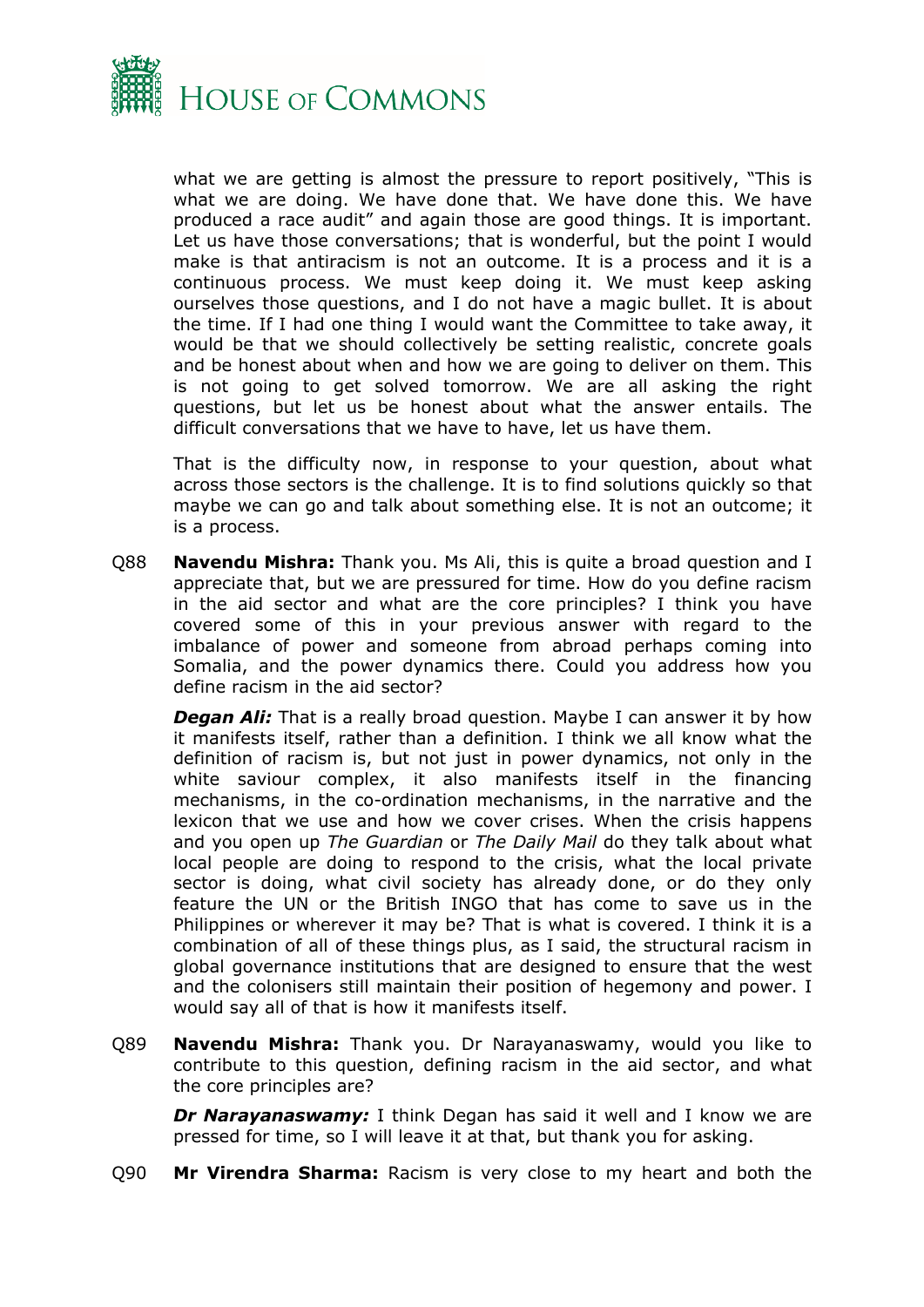

panellists are delivering a powerful message, very impressive, but in view of the time we cannot go far on that. I am sure we will look at how best we can engage with them in the future. My question is to Degan Ali first. What three actions should the UK Government take to combat racism in the aid sector?

*Degan Ali:* I would say first to revisit your role in the global governance systems. Be a genuine ally in ensuring that global south countries develop and have a fair level playing field in how the rules are designed, which right now are not fair. Will the UK Government ever be an ally in removal of veto power? Can we ever see it happening, that the UN Security Council will reform and will they be willing to give up their veto power? I cannot see that happening, but that would be an amazing thing that I would love to see you as parliamentarians pushing the UK Government to be part of, part of that movement, and leading that movement with the other five members.

I would love to see the FCDO and how it functions completely revamped in terms of addressing some of these power dynamics, at minimum meeting the 25% Grand Bargain commitment. I am holding them accountable to meet that. The FCDO has made a commitment and it needs to follow through on its commitment. Saying, "INGO X or UN Y has met that commitment as a proxy indicator for us meeting that commitment" is not satisfactory.

How much money has FCDO passed on directly to local organisations on the ground? That is what they need to do and they need to figure out how to support the revamping of these structures.

I would say third is FCDO and your aid architecture as the UK Government needs to have an opportunity for training on power and bias of your staff. I have met some really great FCDO staff who understand these issues and who come to us with humility and want to support and let us lead, but I have met many who have extreme the typical white male saviour complex with arrogance and think they have all the answers and never want to listen. There must be a real process of inducting the new staff, civil servants, into your aid architecture and doing the proper training of them.

#### **Mr Virendra Sharma:** Lata, would you like to add anything?

*Dr Narayanaswamy:* Yes, thank you for the opportunity to do that. I agree with everything that Degan has said. I want to add that as an educator and a researcher I would like the UK Government to take the lead on having a constructive public dialogue around the colonial legacy. This is overdue.

There has been a petition that went to Parliament—I know because I signed it—about revamping the educational curriculum. I have a child doing GCSE history and I am struck by the gaps in that education. Without wanting to draw too much attention to it, it is worth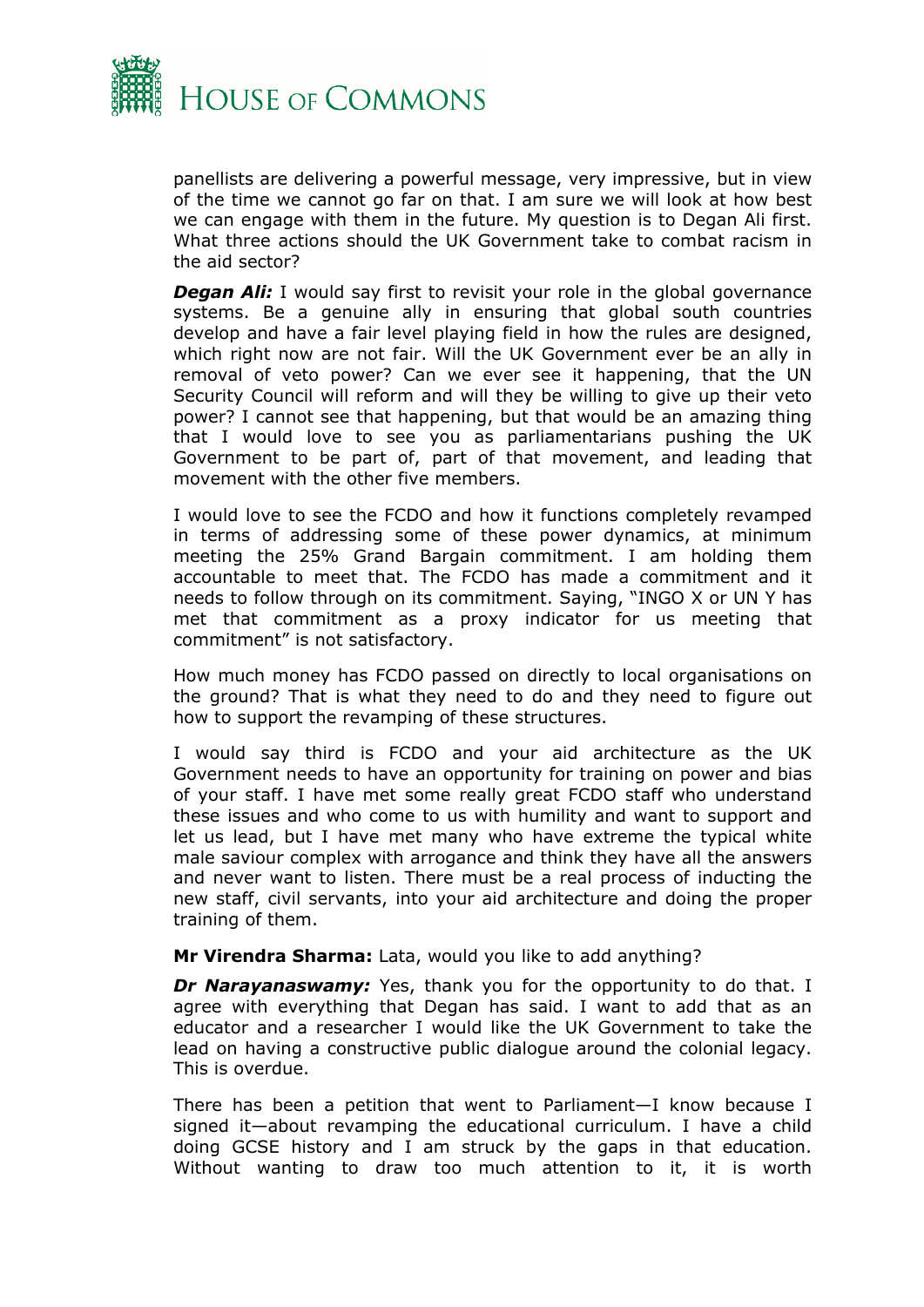

acknowledging that the public debate around colonialism in this country is deeply polarised, and for me this is a real shame because it need not be. This is not about holding individuals to account; this is not about blame. The history has happened. It is done. Empire happened.

What these conversations that people like myself and Degan and so many of our colleagues and peers are trying to achieve is for there to be an honest reckoning with what that means for us now, and not just one or two of us and not just brown and black people but everybody. That does not have to be a damaging conversation. Acknowledging those colonial legacies, so some colleagues have said maybe an independent commission, truth and reconciliation, something that allows us to acknowledge that we have a shared colonial past and how to understand the ways in which those historical legacies play out for us today. That is at the heart of racism. Unless we contend with the past honestly and understand those legacies today we are never going to tackle racism in the future. That is what I truly believe and I think that conversation is possible. I think conversations like what the Committee is facilitating make that possible, but we must work out how we widen that conversation.

**Mr Virendra Sharma:** Thank you very much, Lata. For your information, I had three online meetings with academics like yourself and many other social activists on the decolonisation of the British curriculum, and you will be hearing from me very soon on this subject as you seem to know a lot better from practical experience than people like myself. We will be engaging. In view of the time, I do not think I will put any questions, but I will ask the Chair to take it over from here. Thank you very much. It is nice hearing you both.

**Chair:** Thank you, Virendra. Because of the timescale we did have another couple of questions and I think what we will do is we will write to you and ask you to send in your answers. One of them was a pretty important one about pay and remuneration, and it will be interesting to hear your views on that. We will ask you to put that in writing if that is okay with you.

It has been a fascinating session, so thank you very much for joining us. We will leave the questions that we did still have because of the timing, but thank you so much for joining us today. I think that we have all found it fascinating and very interesting and illuminating as the start of our look at racism in the aid sector.

### <span id="page-12-0"></span>Examination of Witnesses

Witnesses: Natalie Lartey and Lorriann Robinson.

Q91 **Chair:** We are now going to move on to the second panel with Lorriann Robinson and Natalie Lartey. Welcome to both of you. I am not very good with pronunciation of some names, so I apologise for that. Before we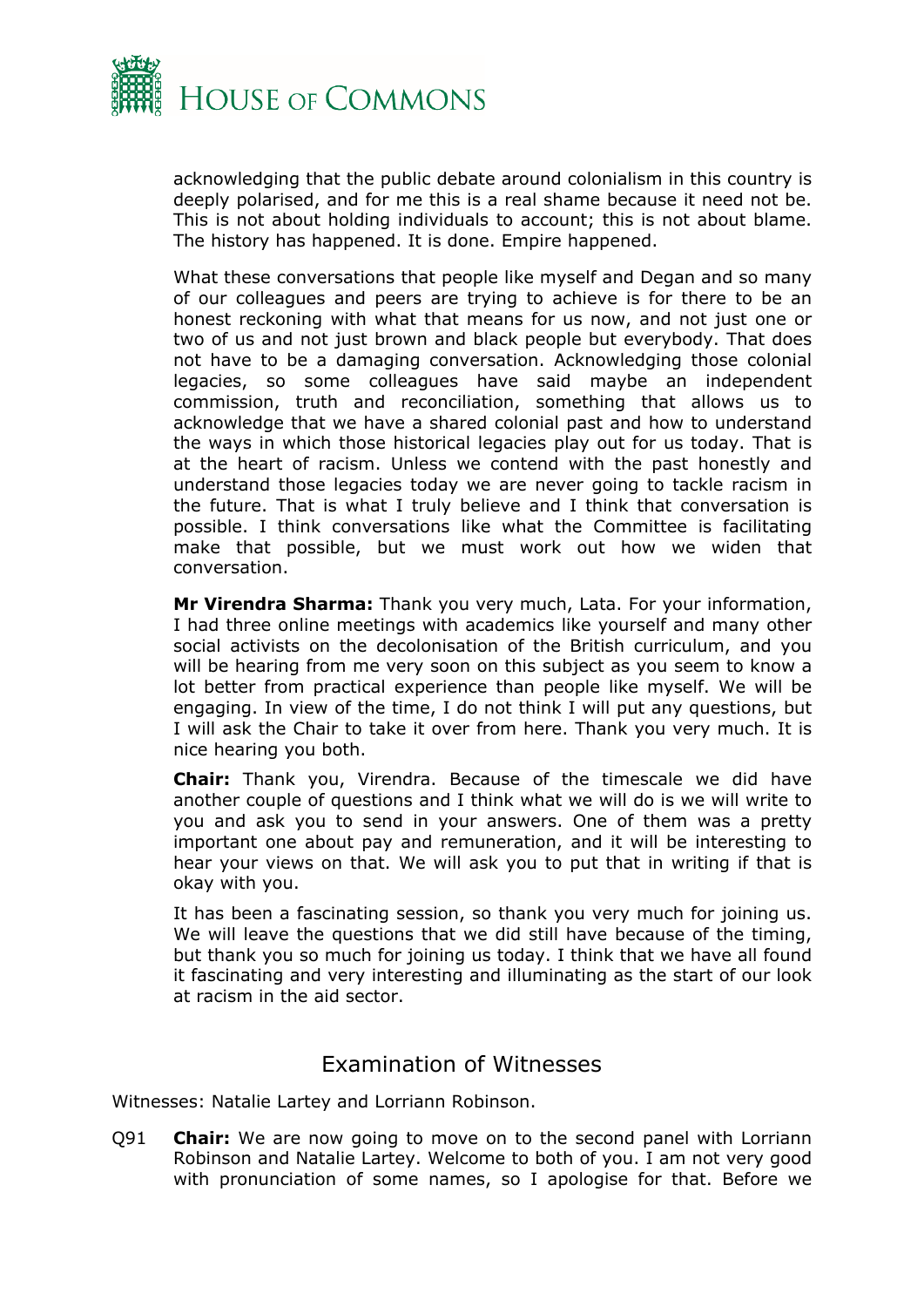

start our questions, can each of you introduce yourselves and tell us where you are from and a bit of background?

*Lorriann Robinson:* Good afternoon. It is such a pleasure to be here. I am the founder and director of a political consultancy business called The Advocacy Team, and I am also a cofounder of an organisation called The Equity Index. The Equity Index is a social enterprise that is developing indicators to measure equity in the UK development sector.

*Natalie Lartey:* I work for the International Institute for Environment and Development. I have recently done quite a substantive piece of work with that institute. I worked with an academic and together we developed a framework that we have used to analyse our storytelling, our narratives and our knowledge products to get a better understanding of if or how they are reproducing racism.

Q92 **Brendan Clarke-Smith:** Good afternoon. This is a question that we asked the previous panel as well, to Natalie first, please. Natalie, how do you define racism in the aid sector and for you what are the core principles?

*Natalie Lartey:* Thanks for this question, Brendan. I would like to support the contributions from the previous panellists as they have shared their views on systemic racism. What I would like to add is that it is really important to understand that race as a concept, the idea of categorising people by their race, was invented to identify people who were superior or inferior. It was done to develop a social hierarchy. People at the top were white people, and we knew that their lives had value; people at the bottom, their lives were not valued. People at the top, their language, their culture, their knowledge was seen as valuable. They were seen as deserving of resources. People at the bottom, their languages, their culture, their knowledge were seen as inferior.

The very idea of race and having different races was developed to create this social hierarchy, with white people being superior at the top and black people being inferior at the bottom. That was done to allow slavery and colonialism to happen. Then what we saw is laws, rights, policies, financial flows, all being embedded in society systematically to maintain that social hierarchy where you have white people having access to some of the best resources and others not getting the same access.

Of all the places in the world, we know that that social hierarchy and systemic racism is having the most devastating impacts in global south countries, and black people and people of colour who live in their borders are affected. It is important to set that up as a foundation for our thinking on this.

With that in place, we know that that social hierarchy endures today and it defines who today has access to resources and power and who today is vulnerable to things like climate impacts, who is vulnerable to things like hunger and famine, who is vulnerable to having a partial or poor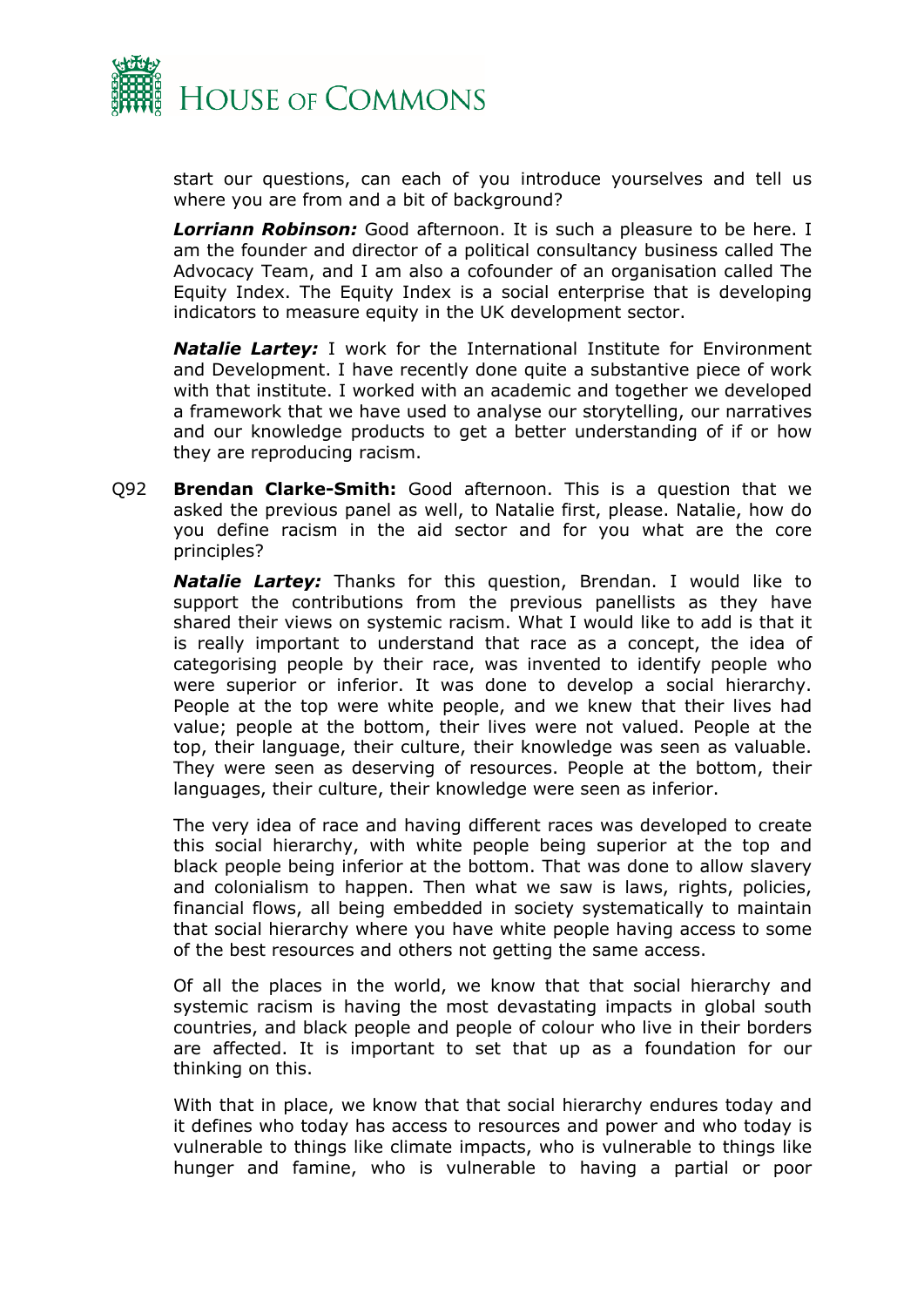

education. We in the international development sector are supporting systemic racism when we are unable to acknowledge the role that racism and colonialism have played in fostering poverty and being a driver of poverty and these vulnerabilities that I mention. That is one of the key failings of the development sector, not being able to have an open and transparent conversation about the role that racism and colonialism play in driving the crisis of extreme poverty in the global south but also the climate crisis in the global south.

Q93 **Brendan Clarke-Smith:** Thank you, Natalie. Following on from that, Lorriann, in terms of your work, what data exists to show the level of racism in the UK in the aid sector? Is there something concrete that we can look at?

*Lorriann Robinson:* There are, to my knowledge, no comprehensive data sources that can show the level of racism in the aid sector and certainly nothing that shows the level of racism in all of its complexities. To go back to your question of definitions, at The Equity Index we draw on the definition of racism that is put forward by Professor Ibram X. Kendi, who talks about racism as a marriage of racist policies and racist ideas that produces and normalises racial inequities.

To your question about what the level of racism is, there are some elements of racism that will affect hundreds, perhaps thousands, of people, but we do not necessarily categorise them in that way. To give you an example, I would point to the FCDO rate cards that determine the level of pay that staff or consultants working on projects can be paid. These are set based on a combination of location, level of experience and the type of project that people are working on. The highest paid rate permitted goes to the international staff and the lowest paid rates permitted go to the local staff. The way that materialises, in practice, is that the international staff are overwhelmingly white and the low core staff are overwhelmingly non-white, black and brown people. I have seen examples of projects where the application of the FCDO's rate cards means that you can have a professional with 15 years' experience working side by side on a project with a graduate from the UK with two years' experience, and the UK graduate is being paid more than the professional with 15 years' experience. That is an example of what we would say is a policy that is producing inequities between racial groups. I am sure it is not the intention, but that is the consequence of that policy.

We often talk about racism as being a feeling, and inequity being a feeling. You know when you are being treated unfairly. You feel it deeply inside and many of us have felt it. I ask the Committee to think about what that must feel like for that professional with 15 years' experience being paid less than their UK counterpart that they perhaps are supervising.

That is an example of racism in the policies that have broad application. In recent years, and particularly in the last two years, we have seen the emergence of positive spaces where people of colour working in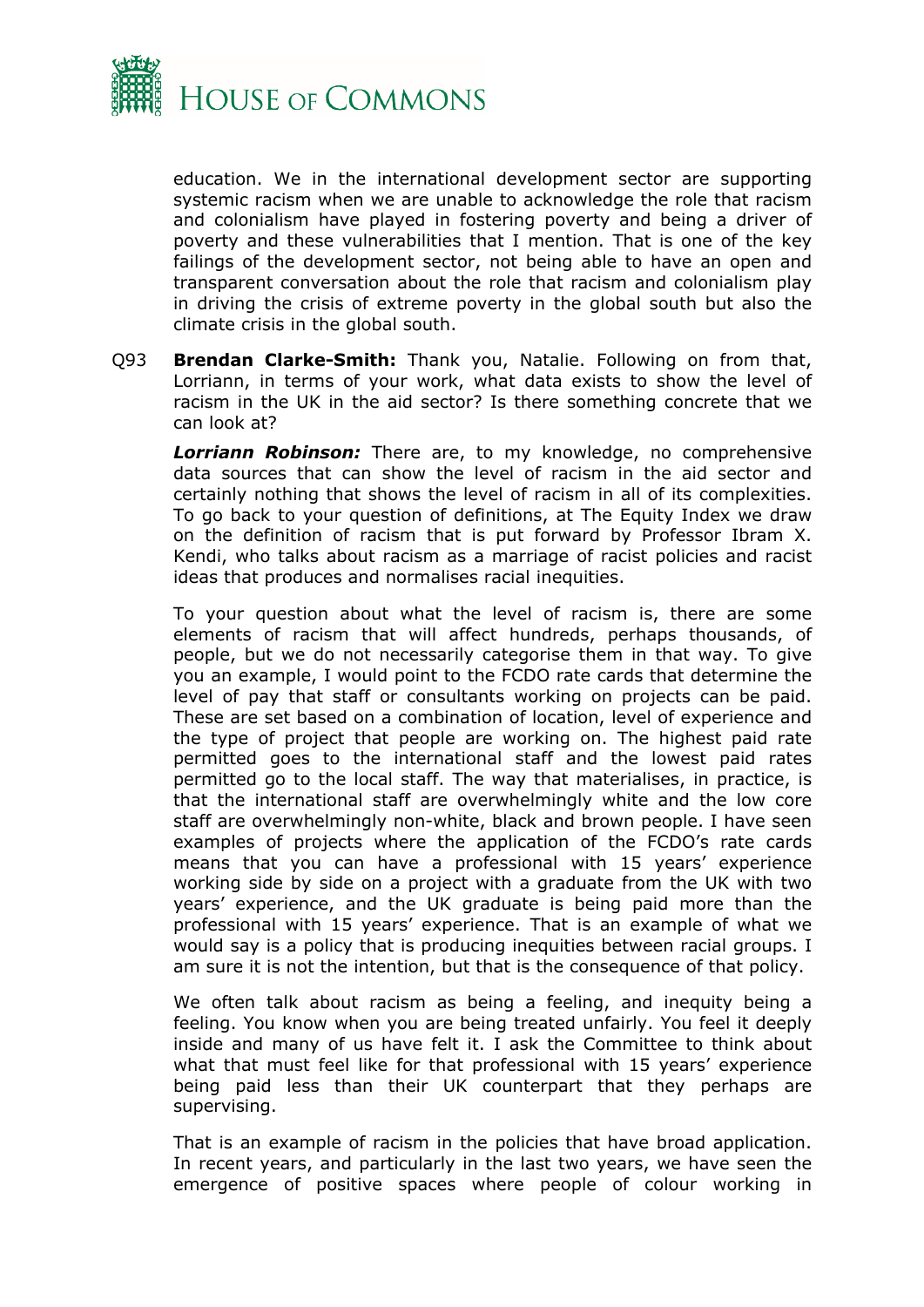

development are now able to share more about their experiences. I highlight the work of the Diasporic Development group, another group called the REDI Collective, Charity So White, and so on, and those cases are documenting the real-life examples of many iconic organisations in development where systemic racism has been identified as a big problem, including cases where that relates to what was until very recently DfID.

Q94 **Brendan Clarke-Smith:** Thank you, Lorriann. That was going to be my next question, about what work is currently being undertaken to map equity in the UK aid sector. I think you touched on that. Is there anything else that you would like to add before I hand back to the Chair?

*Lorriann Robinson:* Sure. At The Equity Index we started our work by looking at what similar indices exist to measure equity across the development sector and even beyond, so we would be very happy to share those data sources with members of the Committee. Additionally, I would highlight some new projects that are emerging, one from an organisation called the Racial Equity Index, which is a movement led by people of colour who are developing indicators to map racial inequities in the international space.

I would also highlight our work. We are conducting a pilot working with five organisations and we are developing indicators looking at the internal dimensions of equity—by that, we mean how organisations conduct their business—and also looking at the external dimensions of equity, so looking at the partnerships between UK organisations and their partners in the global south and to what extent they are developing equitable practices. We publish this work in the next month, and to our knowledge this is a unique contribution and an opportunity to have a deep dive into how racial inequity and other forms of inequity are materialising and how they are being challenged by organisations.

**Chair:** It would be very useful if when you publish that you could let us have sight of a copy, because it would help feed into this. Over to Virendra Sharma, please.

Q95 **Mr Virendra Sharma:** Natalie, how do aid organisations, communications and fundraising strategies relate to the debate around racism and stereotypes?

*Natalie Lartey:* This is a key question. We know that NGO communications and fundraising have huge visibility across the TV, digital media and press and when you look at the sector as a whole their combined voice has a big influence on how the UK public make sense of extreme poverty and the climate crisis. What has to be said is there are some key challenges with what we are saying about poverty and climate change, but what we are not saying is equally critical. The fact that at the moment we are still unwilling to be open and transparent about the role that slavery, colonialism, unequal trade and poor terms of trade have played and are playing in fostering poverty, maintaining poverty. An unwillingness to be open and transparent about that is a key problem.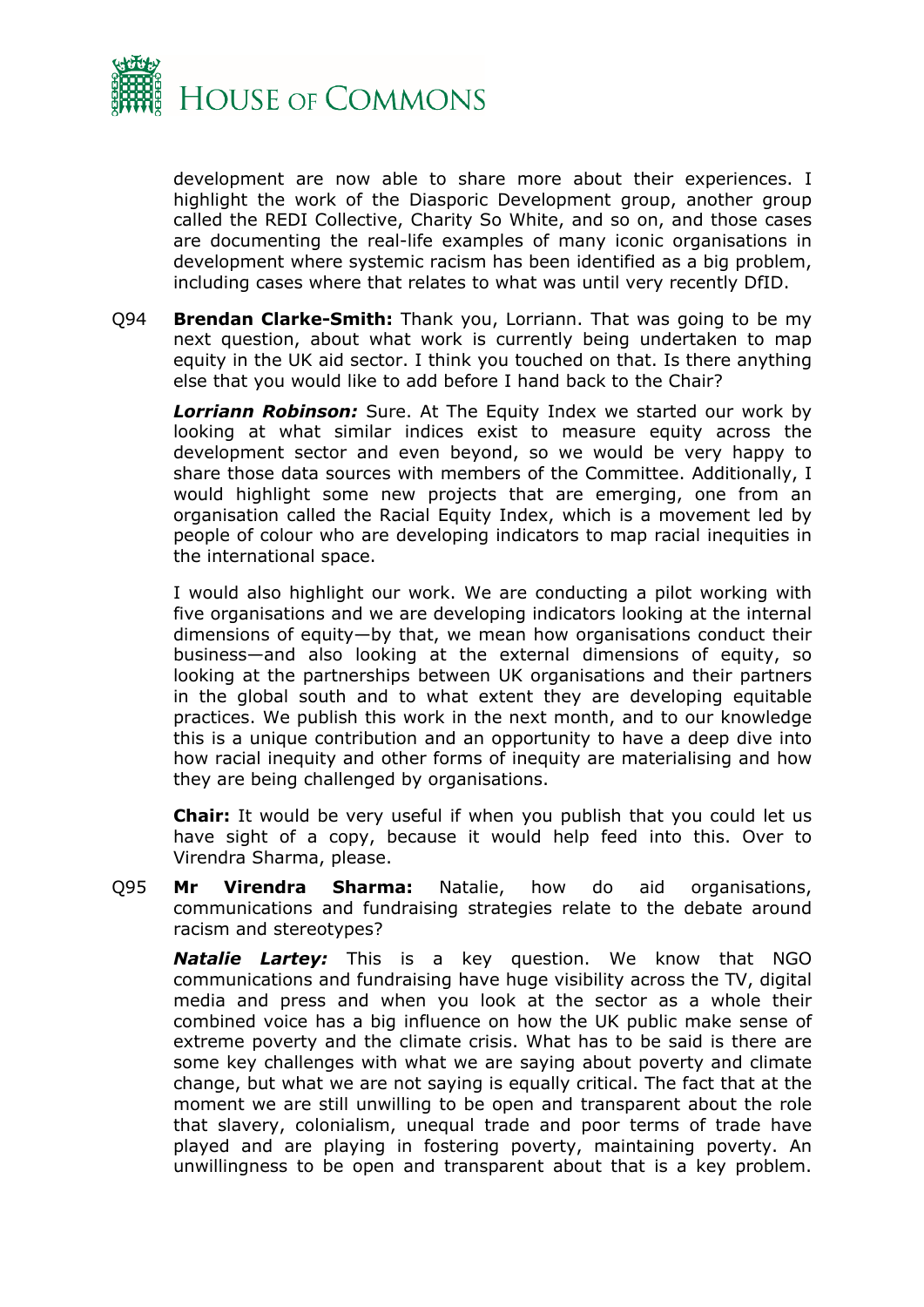

When we are silent on this link between slavery, colonialism, racism and poor terms of trade we create a lot of space for misunderstanding, and room for narratives that focus on this idea of superiority, inferiority, and saviourism.

In much of the development narratives, when you look at them as a whole, we tell a story about modernisation, we tell stories that give the impression that the diverse range of countries that make up what we call the global south still need to be modernised. We act as if there is an ideal of western civilisation that other people need to aspire to, and that story is polarised around race. This is a white, western world that has achieved and it seems normal, and many global south countries become the other and they are looked on as countries that need to aspire to this, with this whole modernisation and civilisation narrative.

How does that get done? It is done through the aid sector. Lots of the narratives talk about the fact that the aid game is here to save other people, to enable them, to empower them, to help them. Those narratives around the need for modernisation and the need to save can only exist while we are silent on the broader root causes of extreme poverty, which have their roots in racism, in colonialism, in poor terms of trade and unequal trade access.

This is why I say it is so important for us to look at what we are saying and to challenge that modernisation storyline and to challenge the saviourism narrative, but also to start to give voice to a richer and more honest conversation about what has caused poverty.

I think the point that was made earlier by Dr Narayanaswamy is important because that conversation needs to happen in the sector, but it also needs to be a national conversation. We need to all come together and have a much more confident, open and transparent dialogue on the colonial era. Frankly, openness, honesty and transparency are the bedrocks of communication. As NGOs doing storytelling, we need to get to grips with that.

**Mr Virendra Sharma:** Thank you. Lorriann, do you want to add into this question?

*Lorriann Robinson:* I have nothing to add to that.

Q96 **Mr Virendra Sharma:** I know that this subject is so wide and close to the heart of everybody, and I can understand the answers are quite detailed. I am conscious of the time. I have many more questions to ask, but I am sure that you will be getting letters from us to ask you to respond to these questions later on. Natalie, how much emphasis do aid agencies place on communications and fundraising strategies compared to diversity and inclusion strategies?

*Natalie Lartey:* This is an interesting question: where does that balance lie? We have heard from previous speakers that since the emergence of the Black Lives Matter movement we have been able to have a much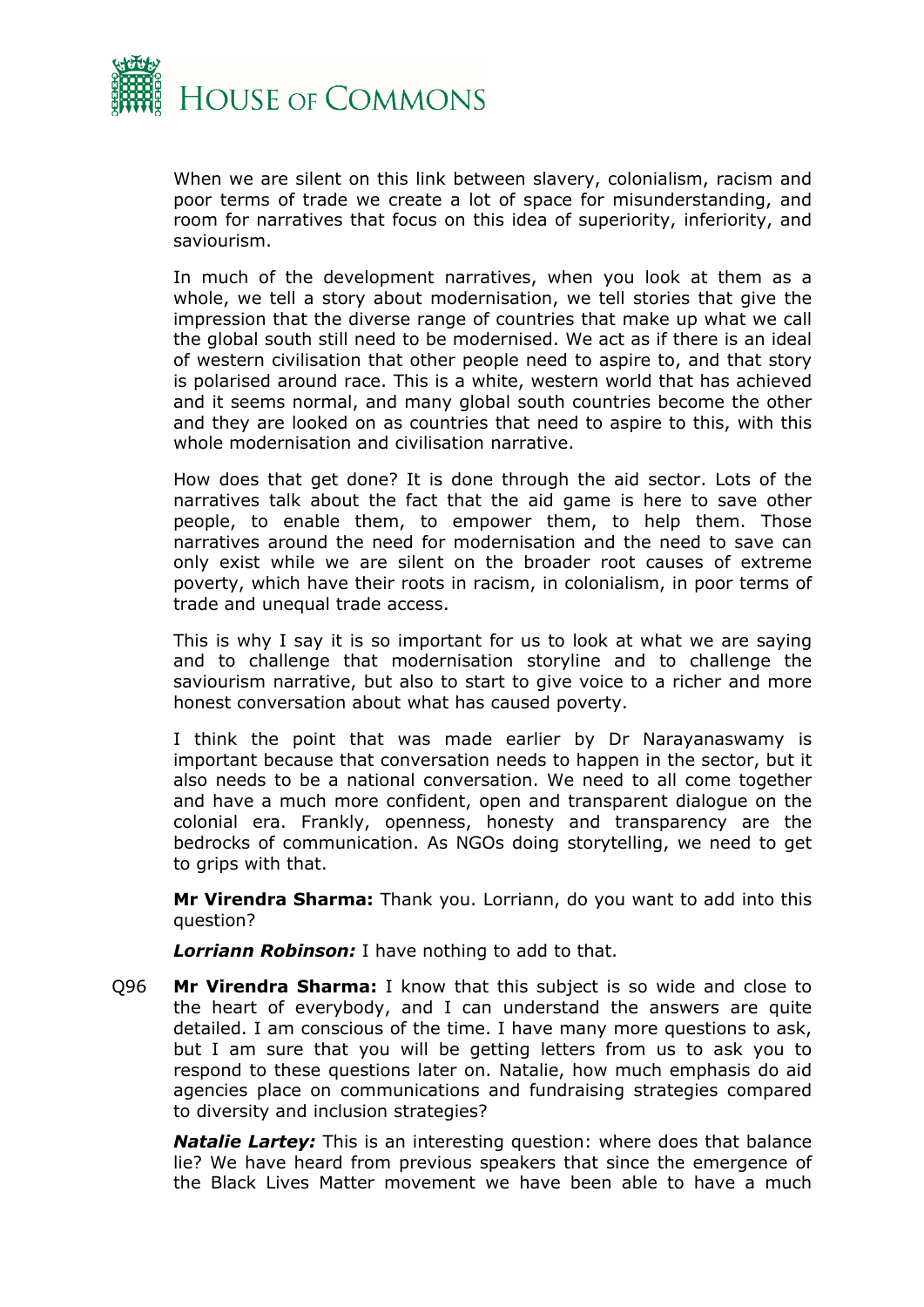

more open and honest conversation about racism in our sector, about colonialism, about this idea of white superiority and ideas about antiblackness, for example. There is a language now that we have as aid agencies to prioritise diversity and inclusion. The narrative so far has been that when we are fundraising the current messages work, and I think the main question for fundraising in the comms departments is going to be how we start experimenting with different ways of telling stories about aid. That needs to be prioritised, at least for a period, above some of our fundraising targets and above some of our outreach goals.

These issues of racism and the continuation of colonial legacies in aid organisations and the conversations around them speak to the very heart of our culture and our values in the aid sector. That needs to be the priority. We need to look at our culture and values and how the reproduction of racism sits alongside that. Aid agencies need to talk with their fundraising directors and comms directors and give those departments some space for trial and error and some space to find a more honest way of telling the story about extreme poverty that links in racism. They will have to try that out before they can maintain their funding pipeline.

One thing to note is that, as that story changes, aid agencies will be able to reach out to new audiences because the story being told at the moment is not a story that appeals to black audiences and people of colour who live in the global north. We know that the audiences for aid agencies are predominantly white because of some of these storylines and the overall saviourism, modernity and modernisation. While there is a big challenge for aid agencies, there is also an opportunity to diversify their audience and an opportunity to let their current audience know. "Click here. Sign this petition. Pay £5 and we can end poverty" is wearing thin. Audiences require a more sophisticated understanding and a more sophisticated narrative about why global poverty exists and how that links to racism and inequality.

*Lorriann Robinson:* I agree with everything that Natalie has said. I have never examined the budget lines of fundraising versus DEI initiatives, but I do know that many organisations aim to do diversity and strategic work on the cheap; by that I mean asking staff—predominantly black and people of colour—to set up, lead, strategize and manage these initiatives and manage up accordingly. I hope the Committee will encourage real investment in equity from organisations.

Q97 **Kate Osamor:** I welcome Lorriann and Natalie. Thank you for your answers thus far. In your opinion, how can the UK aid sector make staffing more inclusive?

*Lorriann Robinson:* The UK aid sector is behind other sectors in the country in terms of its approach to diversity and staffing. There is an irony to that. I often say that we are visionaries. We are the people who believe that we can end poverty and that we can deliver human rights for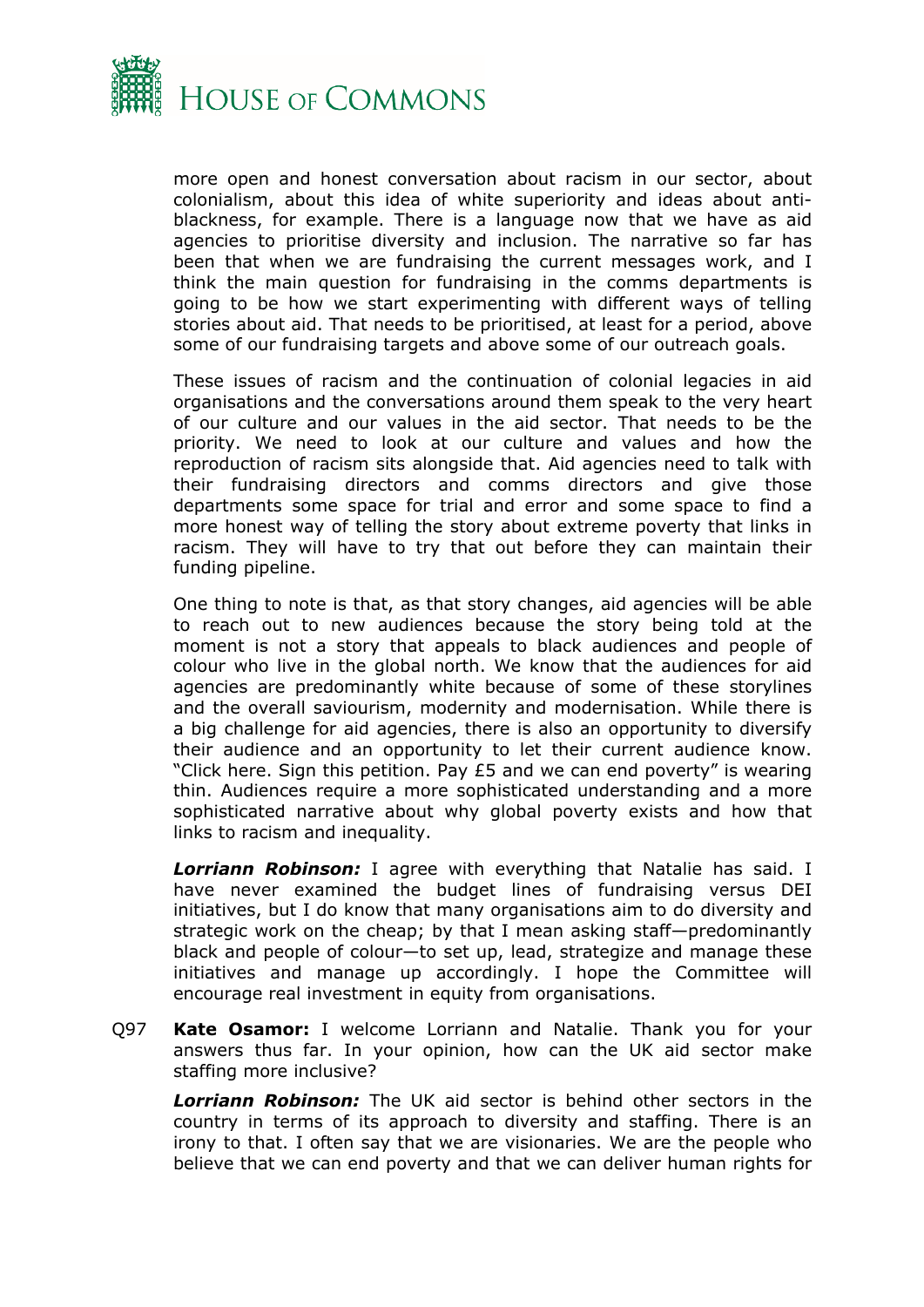

everyone, yet when it comes to this agenda we are decidedly timid. From the beginning, I encourage adopting clear and measurable targets.

An example I look to is Sky, which has said clearly and publicly that by 2025 it wants 25% of its workforce to be black and people of colour and for at least 5% of those to be black, across every level of the organisation. I have seen few development organisations move beyond, "We are committed to diversity" to publishing clear and measurable statements.

Another thing they can do is support positive initiatives to help get more diverse teams into the sector and to support people to be promoted and to advance in their careers. If you look at the corporate sector, there have been for years and years programmes that support people to get into the City and into corporate law, which are financed by that sector. They help people from under-represented groups, including black and minority groups, to get into the sector. In the development sector, there is very little.

My organisation runs a programme called Opening Doors, which is designed to help people from under-represented groups get into the development sector. We appreciate the support we have received from the international development sector, but I hope to see more and I hope that will materialise in years to come. More programmes like Opening Doors need to exist at every level. We have the money within the sector and we have the resources. There is no reason they should not be there.

Then, of course, we have to look at the culture. Once we bring people in, if they experience an organisation where their voices are not valued and where their values are not reflected, they will not stay. We need to look at this conversation about inclusive cultures. That means surveying teams, asking about the experiences of staff from different racial groups and examining if people's experiences vary. There is a lot that the development sector can do and a lot that it can learn from.

*Natalie Lartey:* I support all of the contributions made by Lorriann. I have a few things to add.

HR teams could consider blind recruitment. Generally, the sector can do a lot to increase awareness of career paths and how available they are to black people and people of colour in the UK.

The imagery used in this sector is a definite issue. At the moment, if you look at the type of imagery where black people see themselves, they will largely see people who are suffering from extreme poverty. There is very little imagery of black people and people of colour in influential positions in this sector. That is a big hurdle that the aid sector needs to get over.

Across the board, the sector has a reputation for being quite elitist, quite exclusive and quite male-dominated. When you look at the range of diversity disparities, issues around gender and disability will need to get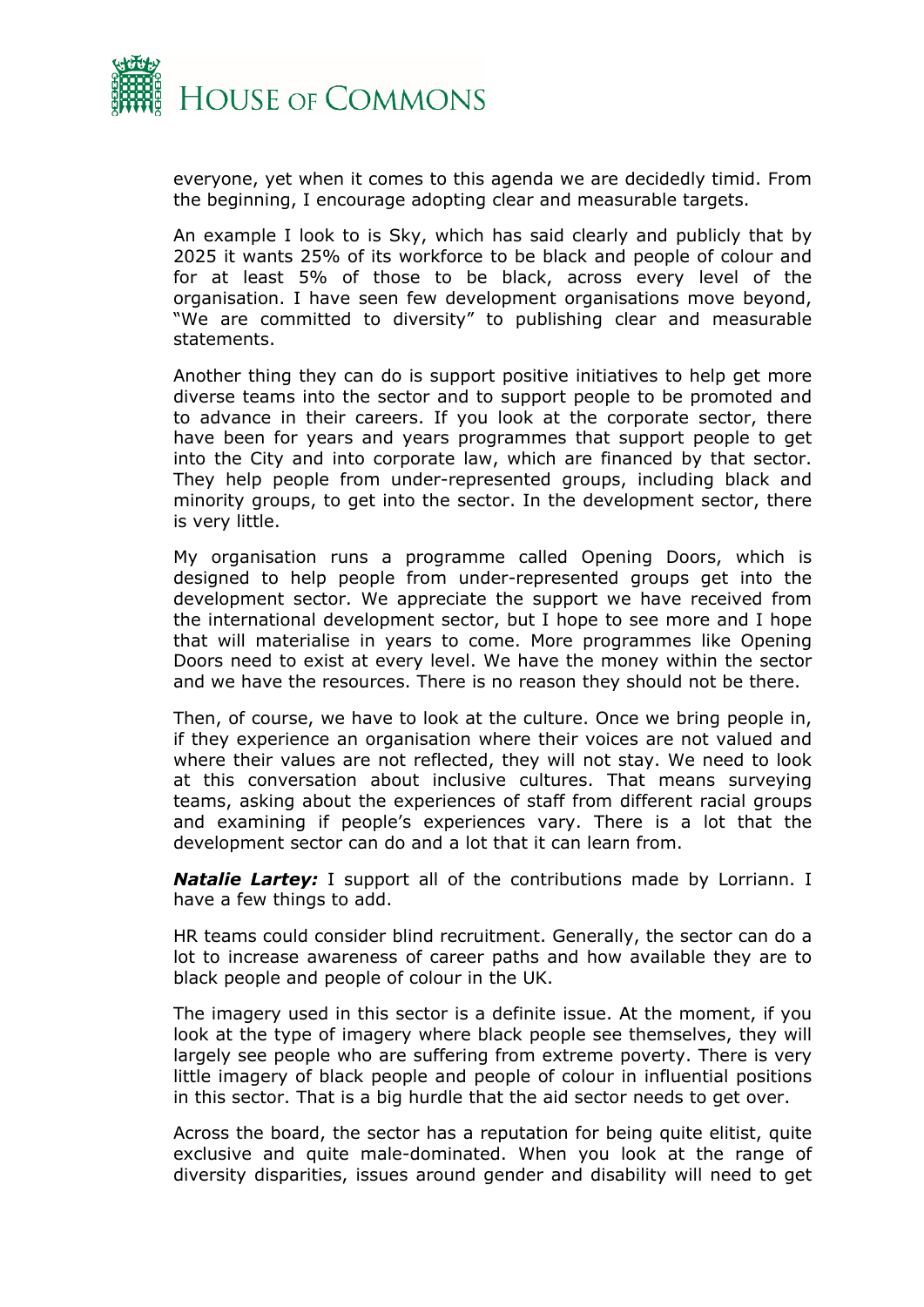

looked at together. Recognising that racism will sit at the heart of those intersections is important but, as the sector looks at recruitment, looking at gender, race, sexuality, disability across the piece and placing racism at the heart of those various disparities will stand it in good stead.

Q98 **Chair:** In light of what you have both been saying, are UK aid organisations keen to adopt practices to increase staff from ethnic groups other than white backgrounds or western-centric backgrounds at senior levels or not?

*Lorriann Robinson:* If and when the Committee has an opportunity to ask the leadership of UK development organisations this question, I suspect every one of them will say, "Yes, we are really keen. We are absolutely committed. This is really important". But I also suspect that it will be light on detail in terms of the positive initiatives and the positive measures being taken.

There are examples, as Natalie said, of practices that organisations are taking to address these issues. For example, an iconic household name in the development sector has taken the decision to approve positive discrimination as its policy. At recruitment stage, if two equally matched candidates meet the specifications and if one comes from an underrepresented group, they make the decision to appoint that person over the other in those circumstances.

To build on Natalie's example of blind recruitment, one large INGO has decided to ban all-white recruitment panels. That is about recognising the potential for bias. It has instructed all of its staff teams that every recruitment panel has to be diverse in its makeup. If the teams cannot put forward a suitably diverse panel, then they will bring in resources externally to make that happen.

Organisations are putting in place pre-recruitment measures to support people from under-represented backgrounds in their organisations to progress when the data suggests they are not progressing through recruitment at the same rate as other ethnic groups.

I do not want to be too unfair. There are examples of good organisations that are thinking seriously about this. Over the past year, on the one hand, there are organisations and leaders who recognise this agenda and its potential for change and transformation of how they work and how they operate. Then there are organisations and leaders who are on a defensive path and who are hoping this will go away and we will stop all this talk about race. This is a critical moment, but of course we are cheering on the first group.

*Natalie Lartey:* This is an important and interesting question. From my experience, there is a real keenness to increase racial diversity within the aid sector, particularly given the nationwide conversation we have been having about racism and racial injustice at a systemic level in this country. Yes, there is a keenness.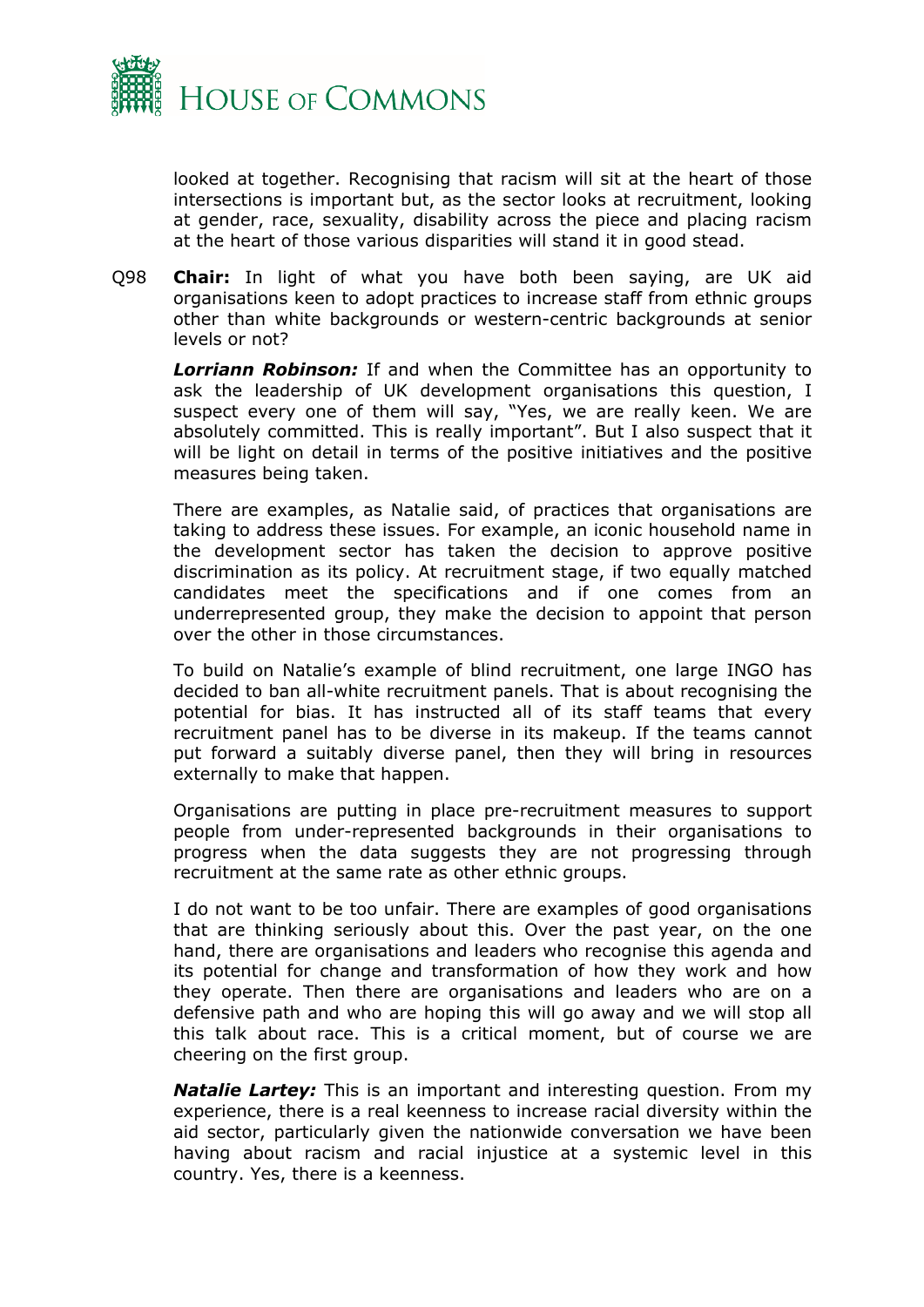

I want to offer a bit of caution. This is not just about getting black and brown people into aid organisations and into senior positions. The important thing for development work is that we have people coming into the sector who have the permission, the space and the funding to think about development policy and practice through their own cultural lenses and their own worldviews, bringing their own language, bringing their own concepts of things like gender, what poverty is, how to tackle poverty, relationships to the natural world and how to protect it. The challenge in the sector at the moment is that because of some of the colonial legacies we have talked about and because of the majority-white staffing issues we have talked about, we have development policy and practice that is not meeting the needs of global south countries and the people who live in their borders. We do not have the funding to meet their needs either. When we get black and brown staff into these organisations, that is the diversity piece. The inclusion piece is about people bringing their language, their culture and their world view and transforming how development policy and development practice happens so that it is efficient and effective.

We all are putting lots of money into this endeavour. We want more money to go into this endeavour. That money needs to be working as best it can. While we do development through a western lens, we are not getting the mileage that we need from our investments.

Q99 **Chair:** Briefly, would there be any impact if aid organisations were required to publish data on diversity and inclusion within their workforce? What would be the impact if there were more diverse workplaces on the quality of aid programming?

*Lorriann Robinson:* There would be an impact because development organisations often use transparency as a tool to drive up standards in our own efforts to hold others to account, be it donors or others. We know that transparency can be an effective way of driving up standards. If you take pay audits, for example, once the data around pay inequities is revealed, it creates an onus to address them. It is difficult also from the perspective of advocacy within organisations. Sometimes staff will sense that there are inequities, but without the data they cannot know that and they are more hampered in their ability to work together collectively to address those inequities and challenge those systems.

To your question about what impacts it would have on development programmes, I agree with the contribution that Natalie made. Having more diverse teams of UK organisations can and will have a positive effect. If organisations sit down to decide their priorities for the year, it is more effective to have diverse groups rather than mono-racial groups, with people who can bring their life experiences, their perspectives and their cultures to those conversations. That is important.

Ultimately, a challenge is that the audience for UK development is often the UK Government and the UK public, who fund it. We want to change that spotlight and put it on the people whom development interventions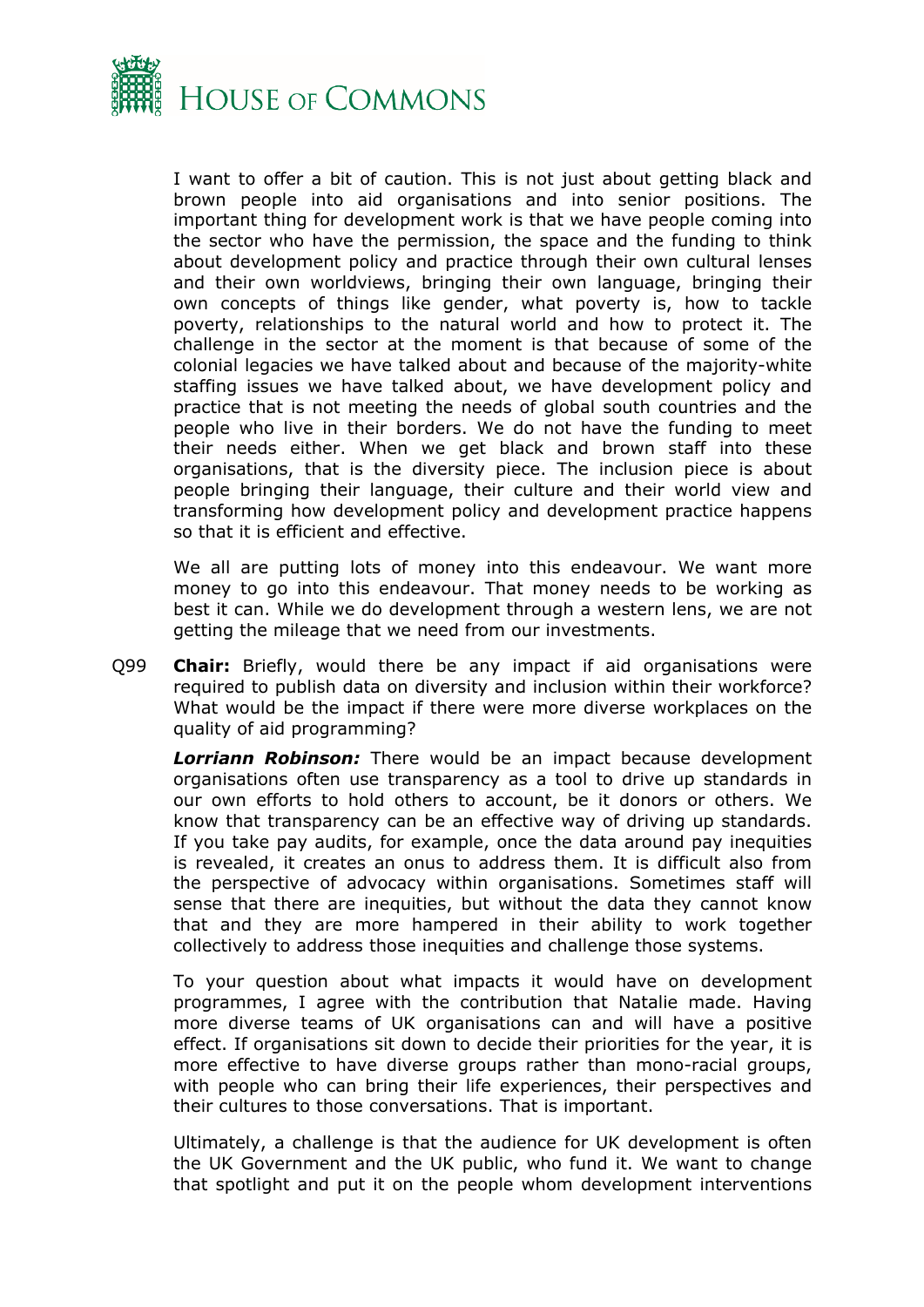

are trying to affect. Practically, if staff come from minority backgrounds, sometimes our perspectives can make a difference to development programmes because of an affinity we might feel to those communities. They might be our family. We may have close ties. It can mean that people feel more connected. It may or may not mean that they have contextual or local knowledge to share. That is important, but it is just a starting point. The fundamental issues that we heard about earlier and that Degan Ali articulated so well will not go away just because there are more black and brown people working at HQ in development organisations.

*Natalie Lartey:* I agree with Lorriann. Yes, we are at the beginning of this journey. It will be important to increase the amount of black people and people of colour who work in the sector, as I said, particularly if you can create an inclusive environment and they can bring their whole self into that role.

In addition, we need to look at other measures to see an impact. It would be important to partner something like measuring racial diversity with something that maybe rewards a change in practice, particularly practice that is antiracist and practice that can disrupt the colonial power dynamics that are still very live in our organisations and institutions. We can reward practice that means we fund Zimbabwean or Zambian national organisations directly. We could reward practice that means an organisation co-writes a funding bid and co-manages, reports on and delivers that bid, rather than having a largely white northern NGO lead on writing a bid and managing the fund and then having the delivery done by an Angolan organisation, for example.

Yes, measure diversity of black and brown staff and people of colour, but in addition to that, to see impacts, we have to put incentives and rewards around changing practice so that we start to deconstruct some of those colonial power dynamics and start to embed antiracism in the values and cultures of our organisations.

Q100 **Mr Virendra Sharma:** Natalie, what three actions should the UK Government adopt to increase diversity and inclusion across the aid sector?

*Natalie Lartey:* This is a tricky question. First, we need to reframe how we understand poverty, rather than allowing the sector to do so, the UK Government included, the FCDO being a critical part of the sector. Starting with the FCDO and opening out more broadly to the sector, we need to reframe how we understand poverty and to be clear that it is a consequence of slavery, colonialism and unequal trade relationships and it is not a natural state but a man-made state.

With that understanding clear and being openly communicated, we need to look at how we transform policy and practice on the ground to get this more effective way of tackling poverty running, which speaks to and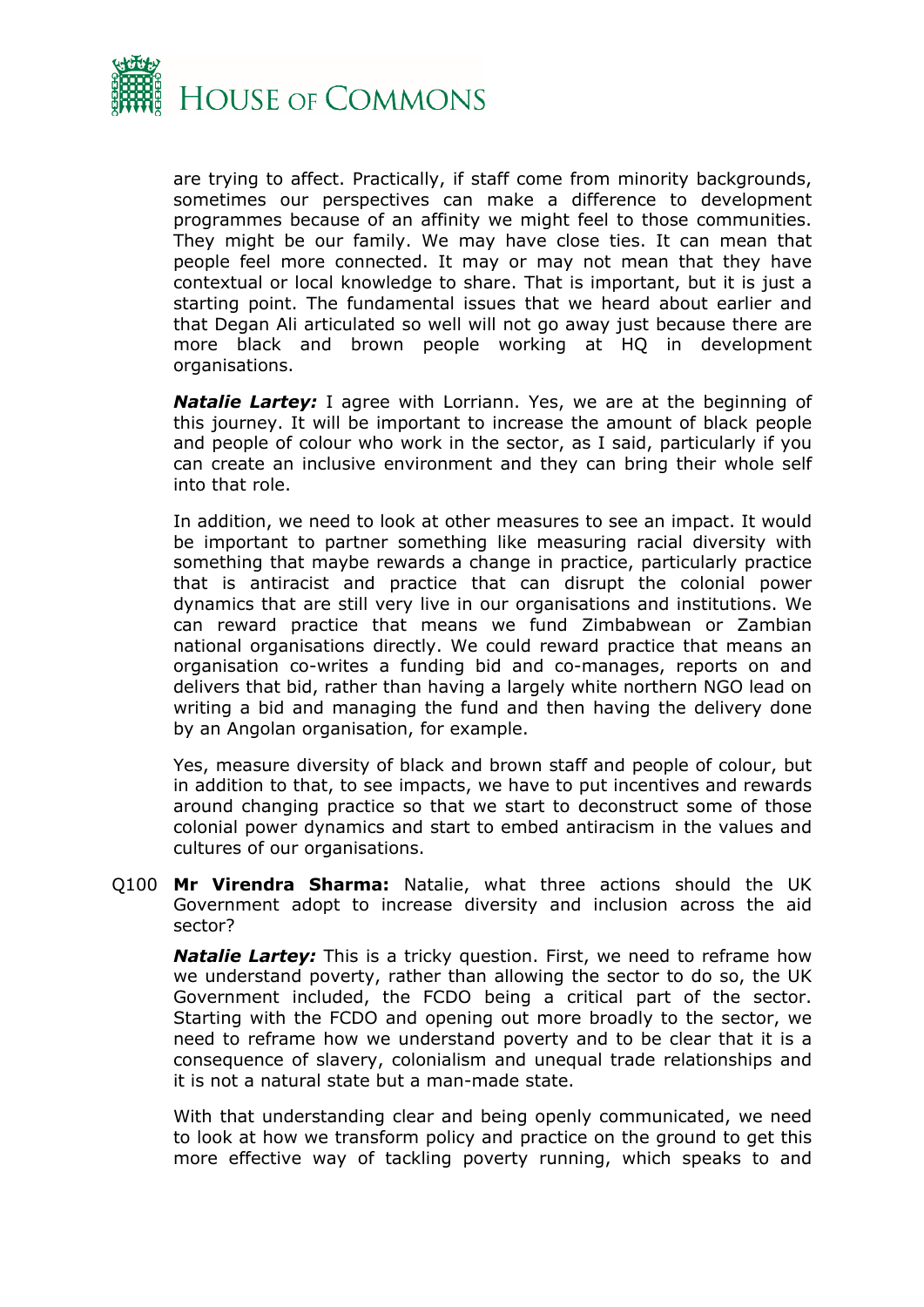

works with the language, culture and world view of the different societies the sector engages with across the plethora of global south countries.

To give you an example, at the moment 80% of the finance in the renewable energy space goes to about four organisations, western businesses, even though there is a huge number of businesses emerging across African countries and southeast Asian countries that want to operate in that space. That is the type of thing I am talking about when I say that we need to change how we are operating and transform our practice and our action so that we bring other cultures and worldviews and their networks of global south businesses into the sector.

Lastly, I know we are short on time but this is important. Look, we have established in this discussion this afternoon that a central part of extreme poverty is being caused by racism, by colonialism and by unfair trade regimes and deals. Knowing that is a root cause is a real driver to scale up and improve investment in tackling poverty. Knowing why this is happening, now that silence has been broken, is a real imperative to do much more to end this situation where we have people of colour and black people disproportionately affected by global poverty. That needs to change.

Q101 **Brendan Clarke-Smith:** Lorriann, what three actions could the UK aid agencies adopt to increase diversity and inclusion across the aid sector?

*Lorriann Robinson:* The aid agencies should think about the power imbalances within their organisations and think about how power operates within their part of the development sector. We need to move away from the top-line commitment that anti-racism is a road we want to travel down and to think about how that materialises in practice. The issues of inequity that exist within UK private sector contractors, among the thinktanks and research institutions and among the NGOs are different. There are racial inequities within all of those subsectors. We take that approach with the aid sector, but I encourage development agencies, wherever they sit, to think about power and how inequities between racial groups manifest within their part of the development sector. That is a starting point to then think about strategies for redressing and reversing those.

I also want to encourage organisations to go beyond that and to ensure that the work on equity is not just led by DEI committees within their organisations but is mainstreamed across every element so that fundraising teams, research teams and programmes teams are actively thinking about how racial inequities show up in their work. What strategies can they take to reverse them?

If you will allow me to go back and offer one thing that the FCDO might do, all the speakers we have heard from today have talked about the importance of a national conversation about the UK's historical legacy in relation to slavery and to colonialism. The FCDO needs to be part of that conversation. I encourage the FCDO to look at the current state we are